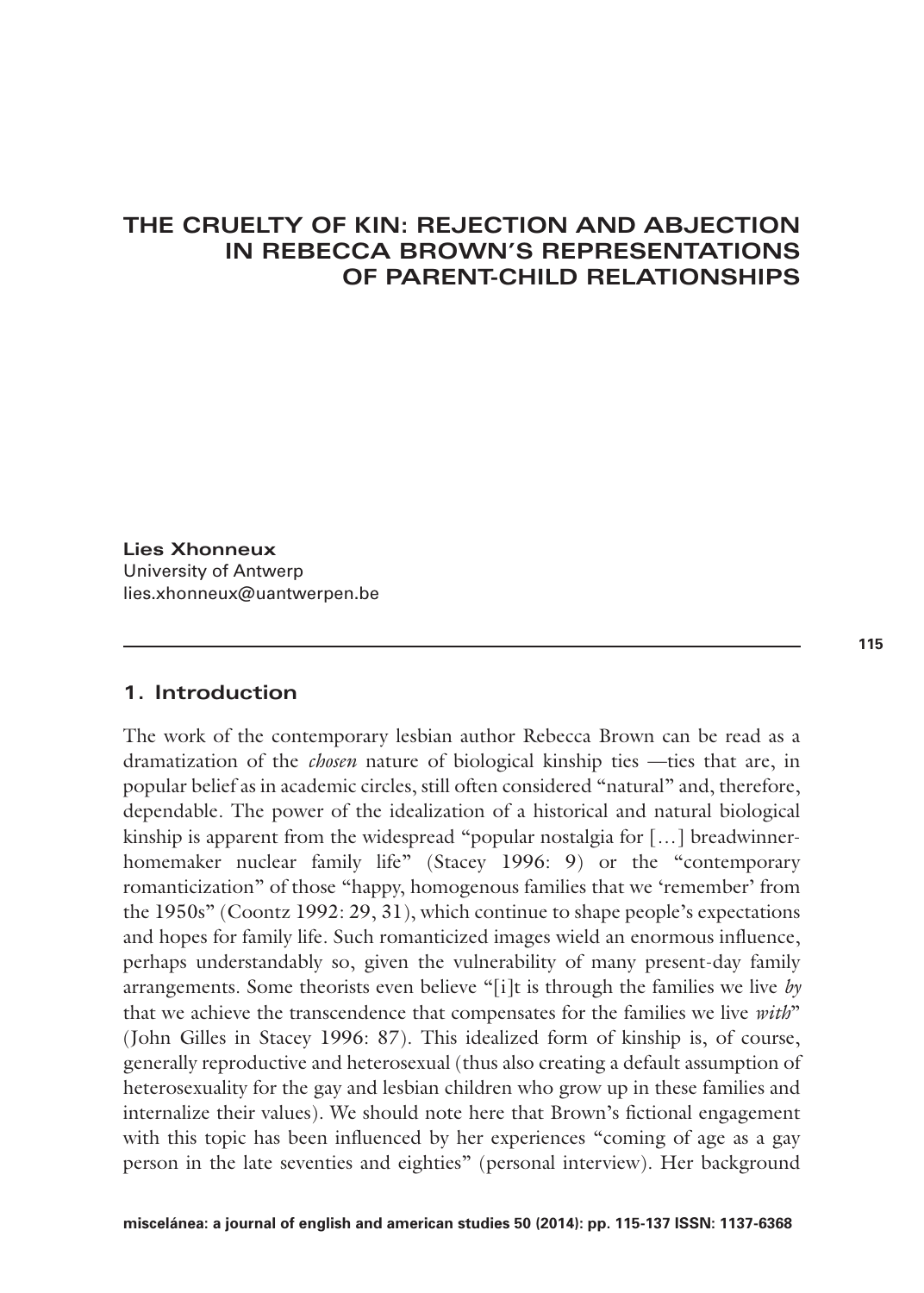#### **Lies Xhonneux**

obviously differs from that of contemporary LGBT youth: at least in the West, recent times have seen a rise in public attention to gay marriage and reproduction. Brown acknowledges that the idea that "gay people are having families" is "more respected and seen by others" now (personal interview). Yet these recent developments should not be glorified or overestimated. Brown knows that "the idea of 'it's all easy now'" is particularly powerful in America and tends to obliterate continuing, shameful social injustices. Her observation is valid in the realm of kinship, where gays and lesbians are not always "respect[ed] as parents" while they are "actually doing some serious heavy lifting for the culture" (e.g. by adopting "AIDS babies"), but also in the cultural sphere. "Lesbian authors", for instance, "are out there, but it's like our culture hides them", Brown thinks (personal interview).

The type of kinship that continues to be idealized despite recent homopositive (or at least "homoneutral") attitudes is considered natural because it is seen as the result of the biological phenomenon of heterosexual procreation. At least since David Schneider, however, whose name is widely associated with the "death of kinship" in anthropology (Franklin and McKinnon 2001: 4), academic thinking on this topic has been forced to admit the circularity of such argumentations

The notion of a "base in nature" creates a self-justifying and untestable definition of kinship: "kinship" as a sociocultural phenomenon is [...] defined as entailing those "natural" or "biological" facts which it is at the same time said to be "rooted in" or "based on". (Schneider in Franklin and McKinnon 2001: 2)

By drawing out such circularity, Schneider has exposed kinship as an artificial construct of anthropologists eager to establish a universal standard for people's social organizations. In addition, queer theory has a history of problematizing kinship —think of Kath Weston's early intervention in these issues with *Families We Choose: Lesbians, Gays, Kinship* (1991). In the public imagination, though, an idealized version of the heterosexual family continues to reign supreme, still including assumptions about the naturalness and autonomy of, as well as people's emotional well-being in, the nuclear-family unit. Despite important shifts in mainstream acknowledgement of gay and lesbian families, biological kinship is still often thought to be "naturally given", as opposed to the chosen and, therefore, "pretended" families of gays and lesbians. Feminist philosopher Cheshire Calhoun, for instance, even notes that merely "protecting [queers] against hate crimes may be interpreted as dangerously close to attacking the family" (2000: 153). She points to the 1990 Hate Crime Statistics Act —modified only in 2009— that covers crimes committed because of the victim's sexual orientation. Meant to "encourage the well-being, financial security, and health of the American family", the Act nevertheless explicitly states that "[n]othing in this Act shall be construed,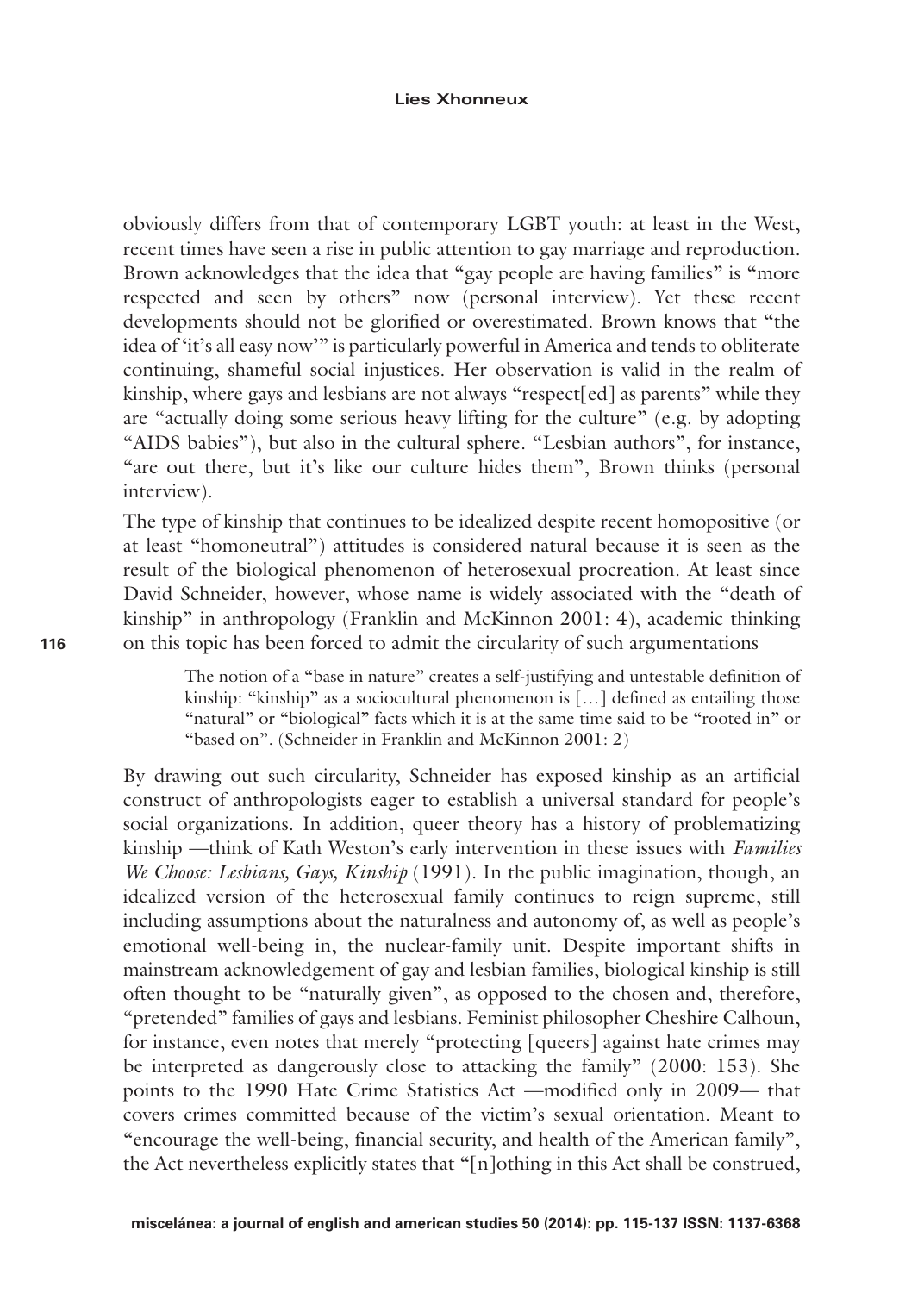nor shall any funds appropriated to carry out the purpose of the Act be used, to promote or encourage homosexuality" (in Calhoun 2000: 153).

People are supposed to lack choice as to the selection of relatives they (have to) relate to —you can choose your friends, but you can't choose your family, or so they say— which theoretically offers them a unique level of security. However, Brown's de-idealized or demythologized depictions of biological kinship serve to remind us of the fact that people have the choice to imaginatively construct, or refuse, biology as the groundwork for their intimate kin relationships. The homophobic parents she depicts, for instance, obviously feel free to denounce the "natural" bond mothers and fathers are believed to share with their own "flesh and blood". They deny their homosexual offspring the sanctuary from the harsh outside world a family home is supposed to provide. The institution of "home", in these cases, redoubling the shunning strategies of society at large, perpetuates the stigmatization of gays and lesbians, so that queer kids can find themselves subjected to homophobia almost everywhere they turn. Brown further contests the naturalness of biological kinship through horrifying descriptions of what is thought to be a natural female destiny, namely childbirth, and through portrayals of her mother characters' lack of attachment to their babies. Presenting children as abjects, Brown also steers clear of the passivity of the motherly "vessel" that is taken for granted in standard theoretical accounts of abjection, which inevitably relegate the *mother's* body to the realm of the abject.

When babies grow bigger in Brown's oeuvre, moreover, they frequently turn out to be veritable monsters, so that to love them involves enormous amounts of what Arlie Hochschild refers to as "emotion work" on the part of their poor mothers (1983: 7). Enlightenment thinkers like Jean-Jacques Rousseau have been a crucial influence in the process of investing kids with innocence and helplessness, but, according to sociologist Viviana A. Zelizer, in the American context the romanticization of childhood only came about between the late 1800s and the 1930s. Around the turn of the century, legal changes removed many children from the workplace and children were consequently endowed with sentimental (rather than monetary) value —a situation that further entailed "a cultural process of sacralization of children's lives" (Zelizer 1985: 11). The influence of the ensuing images of children's idealized "natural goodness" can be felt to the present day, as these notions are supposed to move adult (political) decision makers into creating a safe future world "for our children", even if in reality this often amounts to an excuse for defending reactionary measures. The safeguarding of the future rights of this ideal child citizen generally happens at the expense of the protection or even the creation of rights for present homosexual (or other non-heteronormative) citizens, whose "sterile" sexuality is supposed to signal the end of futurity, and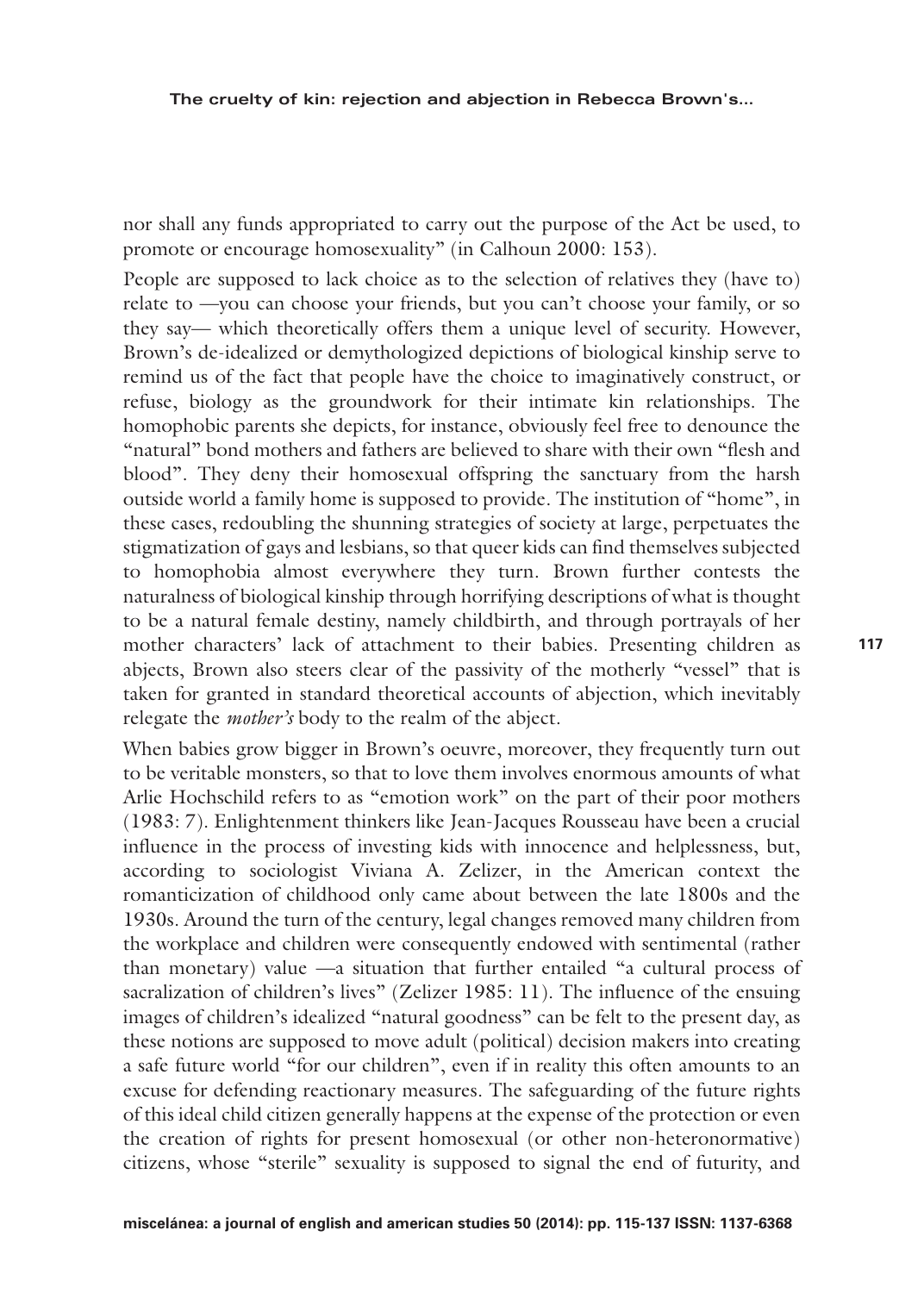#### **Lies Xhonneux**

whose company is deemed dangerous and damaging for the vulnerable child that is growing up. In her writings, Brown will be seen to oppose this ideology, which Lee Edelman has termed "reproductive futurism" (2004: 2), by radically embracing an incompatibility of homosexuals and children. Portraying the latter as monsters, she divests the dogmatic machinery of reproductive futurism (as well as the political agents appealing to it) of the beneficiary it so desperately needs to remain operative: the innocent child-saint.

The image of the monster that has appeared in the previous paragraphs is significant, in that it is still part and parcel of the way lesbians are presented for instance in popular horror films and fictions, which build on more general societal and cultural clichés about the lesbian as performing "the role of the breaker of social and sexual taboos that is conventionally assigned to the monster" (Palmer 1999: 13). The monstrous has therefore frequently been appropriated in "lesbian/ feminist revision $[s]^n$  as "a signifier of female power" (101). Think, for instance, of eccentric figures like Winterson's Dog-Woman in *Sexing the Cherry* or Villanelle in *The Passion* —even though the latter's monstrosity is quite subtle, residing as it does in the secret of her webbed feet. At times Brown, like Winterson in *Sexing the Cherry*, focuses on the "monstrous […] produced at the border between human and inhuman" (Creed 1994: 11). For instance in *The Dogs* (1998), the anonymous female narrator gives birth to a puppy and shares her bed with a certain "Miss Dog". Yet Brown also extends the realm of the lesbian monstrous when she portrays her women-loving heroines as having "monstrous kids" (Brown 1998: 89).

The demonization of kids is not radically new; in a 1986 book chapter titled "The American Nightmare", Robin Wood drew on Marcuse to theorize the vilification of children in the American horror film of the seventies as an aftereffect of the "surplus repression" required to turn all citizens "into monogamous heterosexual bourgeois patriarchal capitalists" (71), as befits members of "a society built on monogamy and the family" (80). Yet Brown's evocation of this theme in her fiction does assume heightened importance in the contemporary context of homonormalization. This ideology, which is promoted in assimilationist gay subcultures, promises inclusion into the mainstream to those who do not stray too far from the ordinary, such as monogamous same-sex couples or —as we will see in the theories of Corinne Hayden and Gillian Dunne— gender-conforming lesbians who opt for biological motherhood. Brown herself has named "the assimilationist stuff" one of the most disappointing aspects of contemporary queer culture, emphasizing that "[w]e aren't all exactly alike". "I don't like the taming of queer culture", she goes on to add. "Why don't we get a little bit more out there maybe?" (Mickelson 2009).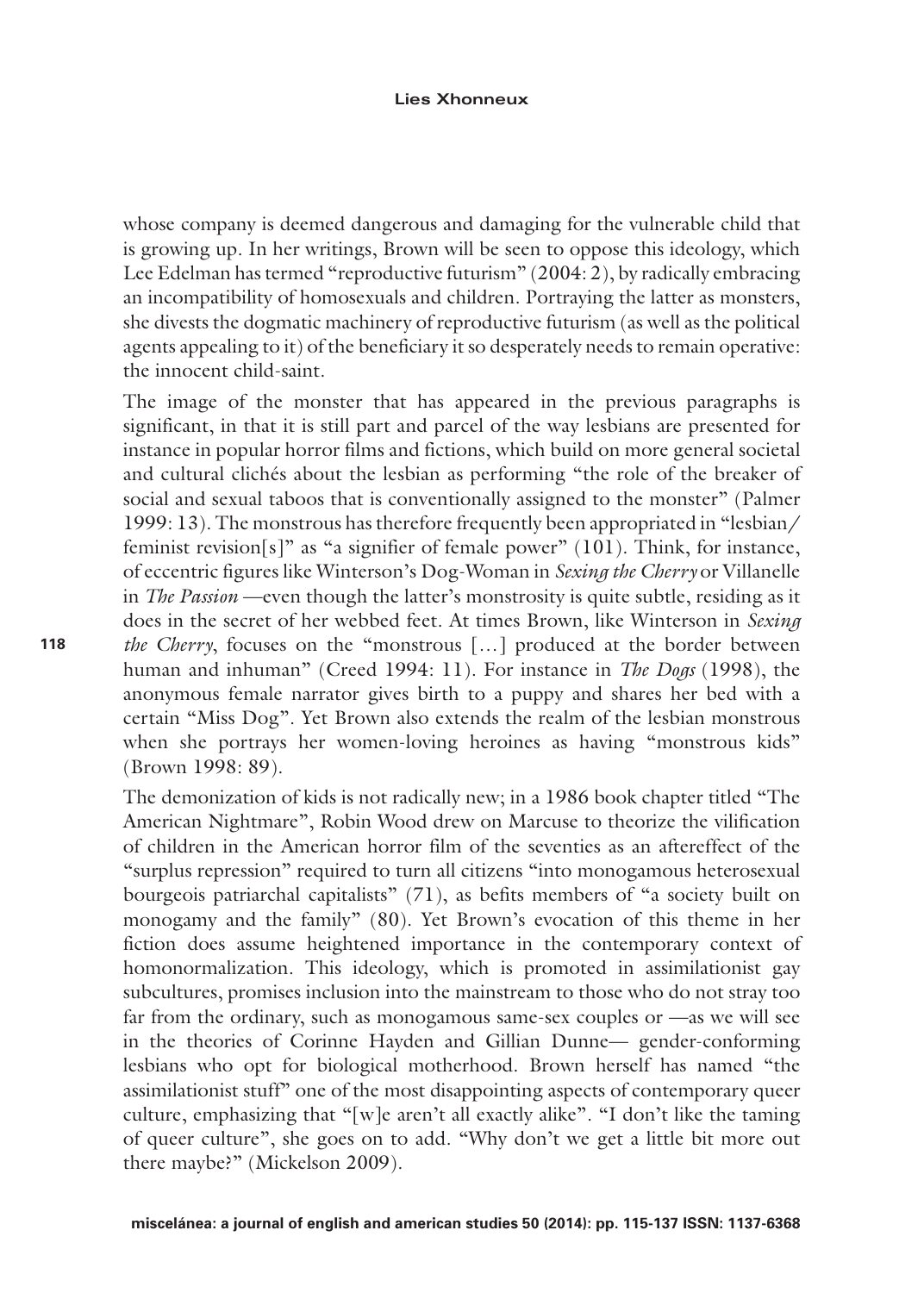Before, however, exploring my claims about Brown's representations of parentchild relationships at greater length, I should probably devote a brief paragraph to introducing this lesser-known writer to unfamiliar readers. Rebecca Brown (1956 –) is a lesbian author, based in Seattle, whose oeuvre comprises a dozen works of a wide generic diversity: with *The Dogs* she has written "A Modern Bestiary"; for *Woman in Ill-Fitting Wig* (2005) she chose the format of prose poems and collaborated with the painter Nancy Kiefer; and her most recent work, *American Romances* (2009), consists of a variety of (fictional) essays. Brown is most famous for her autobiographically inspired and emotionally intense novelin-stories *The Gifts of the Body* (1994), narrated by a homecare worker assisting people with AIDS, which earned her several awards, including a Lambda Literary Award. Note, finally, that the author whose work I am discussing here is not to be confused with the Rebecca Brown who is a homophobic religious conservative writer of books on topics such as Satanism.

### **2. Familial homophobia**

Brown is very much aware of the recurrent societal idealization of the family, typically understood as a middle-class, intact nuclear unit consisting of a husband (a biologically male breadwinner) and a wife (a biologically female, economically dependent homemaker and childrearer), who are legally married and who have dependent children, approximately two, and an obligatory pet —a unit of loving and caring relationships that naturally shelters its members and provides them with emotional and physical comfort. Brown reveals how this "ideological code" (Bernstein and Reimann 2001: 3), embedded legally and socially in a plethora of institutions, as well as psychologically in most people's minds, is especially hard to escape. Throughout her oeuvre, she engages with the concept of "family mythology", which can be defined as

[...] an image to live up to, an image shaping the desire of the individual living in a social group. This myth or image —whatever its content may be for a specific group— dominates lived reality, even though it can exist in conflict with it and can be ruled by different interests. (Hirsch 1997: 8)

One of many examples is to be found in *The Haunted House* ([1986] 2007), Brown's novel exploring the continual impact of a traumatic past on a lesbian woman's life, in which the narrator Robin is given to fantasizing about perfect kin in a "comfortable old family home", while her own familial situation is far less idyllic. In Robin's dreams, her "handsome, confident young brother, now at State U, beams with pride and tells the American TV public he wants to be a doctor". Her mother, predictably dressed in a "blue-checked dress and apron", is performing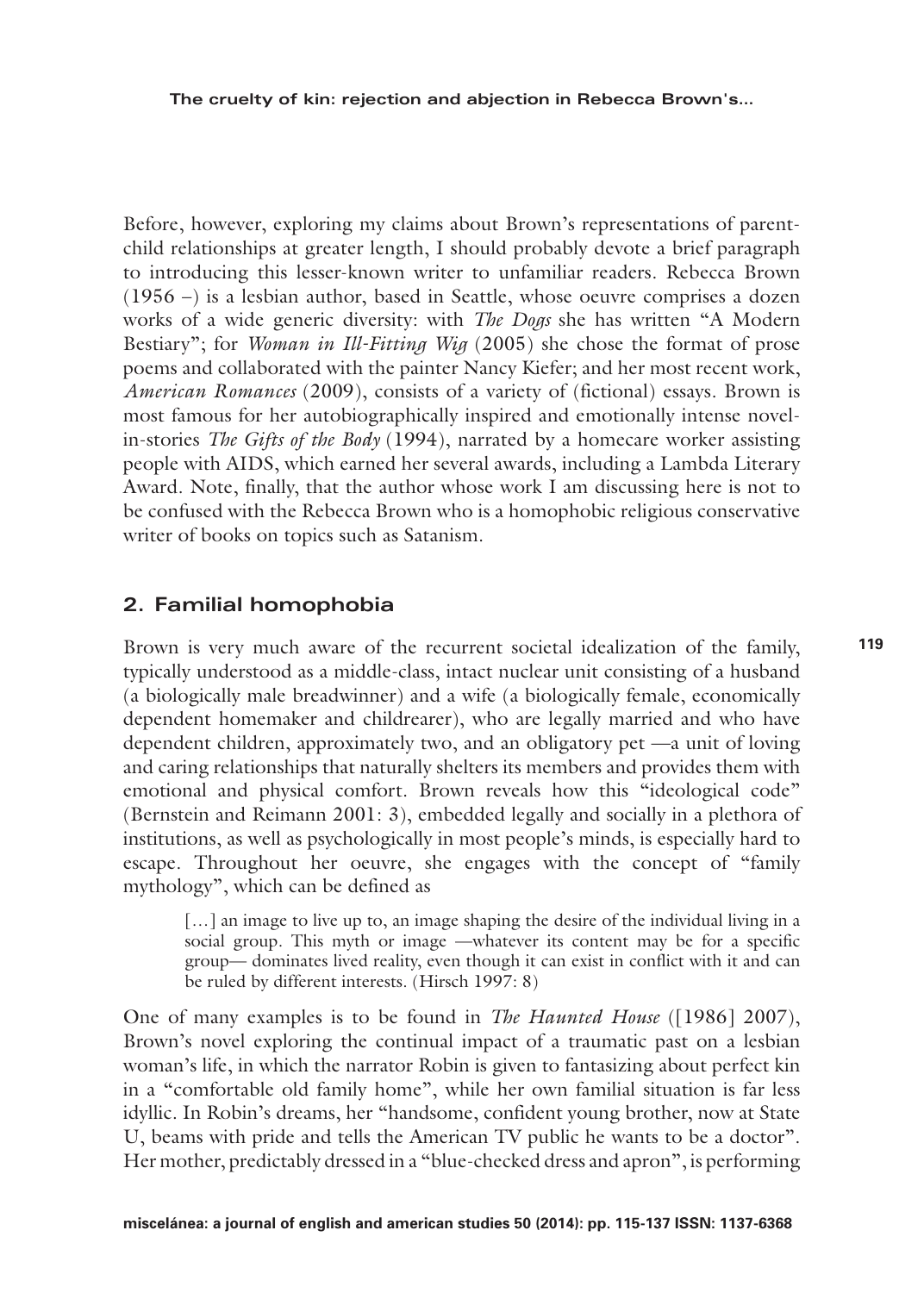#### **Lies Xhonneux**

her wifely duties, so their cozy home is enveloped in the "smell [of] the just-baked freshness of the apple pie Mom has cooling on the kitchen windowsill". The narrator's father, in turn, is a proud "middle-American, all-American Pop". In reality, however, her soon-to-be-divorced parents always "ignore one another completely" (Brown 2007: 18), her dad spending his days on the couch with "his sweaty glass of whiskey" (20). Here the biological family is exposed as a unit that is far from perfect, while its continual attraction (the narrator's idea that "Every family wants to be like us" [19] is part and parcel of her fantasy) threatens to stigmatize those unable to live up to it.

Moreover, the biological family unit, as the locus of a child's social identity formation, generally presents heterosexuality as the only available relational option, which makes the family just another one of those institutions directly involved with underwriting "the heterosexual assumption", the "all-embracing […] presumption in favour of heterosexuality" (Weeks et al. 2001: 41). *The Haunted House* once more provides us with a striking example of the performative and discursive workings of heteronormativity, also allowing us to throw light on the processes of (heterosexual) identity development which begin as soon as children are born into their nuclear families. First, it is important to point out the essential vulnerability of these small children who are immediately heterosexualized: the narrator's mother enumerates the caring activities she performed when Robin and her brother were still very young and, consequently, helpless. Childcare is, tellingly, a maternal activity in *The Haunted House*.

I made you little mittens so you couldn't scratch yourself in your sleep. I watched you sleep. I sat in a chair next to your beds and waited for you to turn and kick the covers. I pulled the blankets over you again. I held your head when you were sick. I woke up when you wanted a glass of water. I held your sweet warm head when you drank. (Brown 2007: 144)

In addition to being highly vulnerable, children have particular desires that function as "key forces in shaping identity" (Howard 2000: 385); to stick to *The Haunted House*, Robin's mother discusses her children's "tug of need and love, the brutal love of need" (Brown 2007: 145). Judith Howard, drawing on Lauren Langman, mentions a few such needs, like wanting "to seek attachments to others; the pursuit of recognition and dignity", and "avoiding fear and anxiety" (2000: 385). These guarantee the creation of proper citizens: combined with the relative powerlessness characterizing infancy, desires for closeness and the avoidance of anxiety make children amenable to "the moulding of cultural prompting" (Jamieson 1998: 119) or the assumption of a proper identity. This ensues via socialization, "the transmission of behavior, roles, attitudes and beliefs to the next generation [by] direct prescription, by example and by implicit expectation"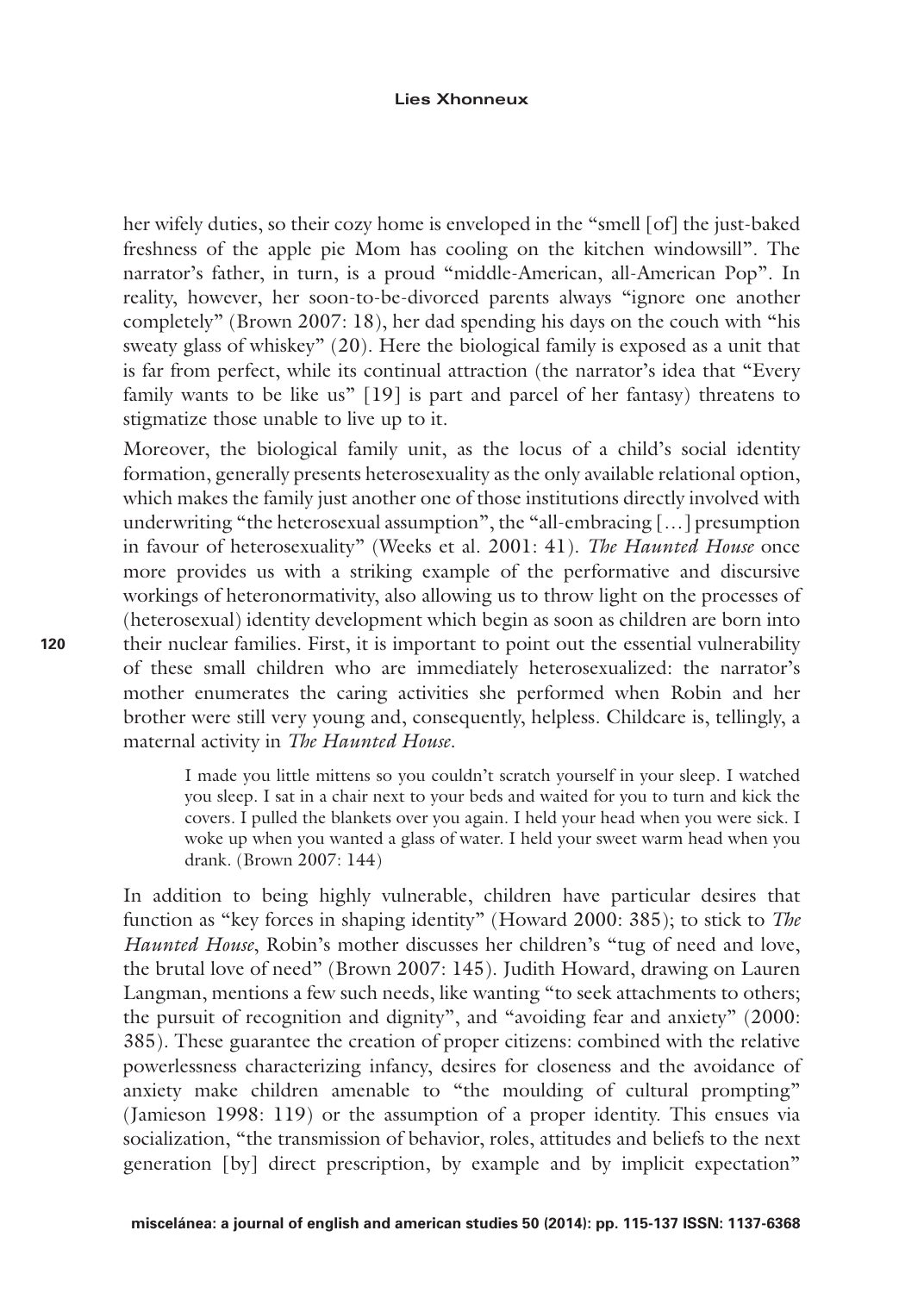(Weinreich 1978: 18). Norbert Elias' concept of "habitus" is relevant here: as Jeffrey Weeks helpfully explains, it refers to those "aspects of a personality that are not inherent or innate, but are acquired in the course of development: the thinking, feeling and believing that are learnt from early childhood, so that they become ingrained as a second nature" (2011: 77). Assuming an identity, then, takes place through an internalization of societal values and norms as passed on to the child by the significant others it identifies with. Weeks, Brian Heaphy, and Catherine Donovan aptly summarize the matter as follows:

[...] the private arenas of early home and family life have a key role to play in informing individuals with a sense of what are appropriate and inappropriate ways of being. First home is a strategic space where habits are learned and values instilled. [...] [F]amily and home are likely to follow modes of operation that are structured in line with particular social and cultural values. (2001: 79)

Such values, which children absorb and, as a result, apply "naturally" (which is to say, unthinkingly), reproduce the social structure to which they belong and thereby may come to seem "primordial" principles (Todd 2005: 433). Many of Brown's narratives, by contrast, expose such seemingly natural givens as social constructs.

One of the most striking sets of behaviors to be internalized as a "natural given" is that of heterosexuality. The fact that identity formation in the family traditionally supposes a heterosexual outcome is exemplified by the likelihood of readers being surprised when, in *The Haunted House*, it turns out that Robin comes home not with a boyfriend but with a girl instead. Her alcoholic father teaches "Robbie" how to mix drinks, remarking that, "until [her] boyfriends grow up", she will need "Coke for rum and Coke" rather than serving rum straight (Brown 2007: 43). Like the narrator's father, then, many readers at this point will assume Robin to be "straight", yet after two pages (which cover several years of the narrator's life), they learn the error of this assumption: "I'm visiting friends from college whom I haven't seen in years. We joke, we tell my lover Carrie that we all met 'in the trenches'" (45). Readers —especially if they happen to be themselves heterosexual quickly realize that they, like Robin's father, had expected her to get a boyfriend, which reveals how frequently socialization equals heterosexualization, and how the standard family predominantly functions as "a site where normalizing rules of gender and sexual conduct and performance are taught on a daily basis" (Cantú 2001: 113). As Hayden rightly concludes, "heterosexuality, gender, and kinship are mutually constituted" (1995: 43).

Yet Brown not only takes issue with the default assumption of heterosexuality in heteronormative family life; her oeuvre also devotes repeated attention to the painful severance that can occur when this assumption is disrupted in the act of coming out in "the family unit", which Palmer describes as a regular site of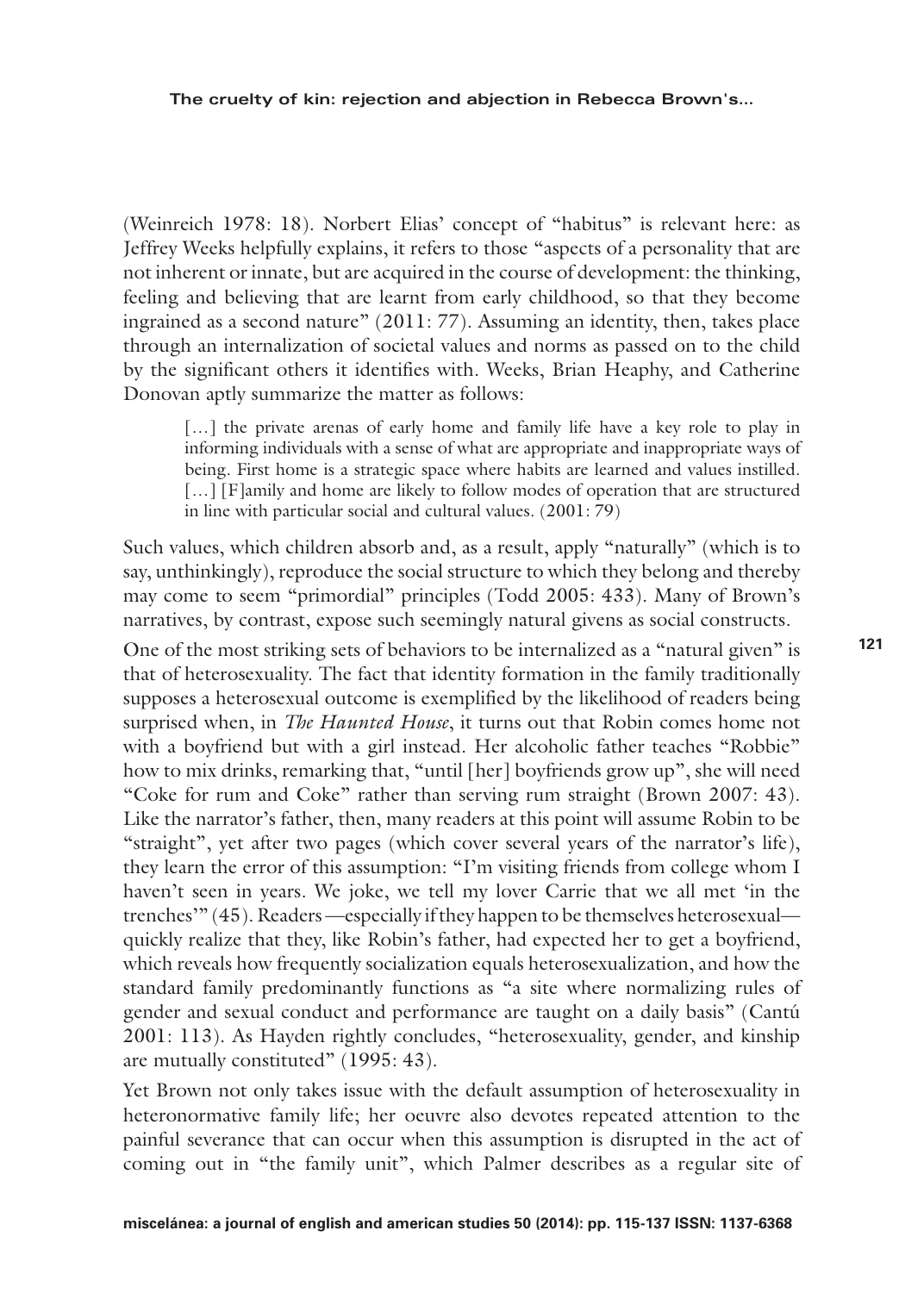concealment or discrimination for gays and lesbians (1999: 11). One of Brown's former colleagues at the Master of Fine Arts Program in Creative Writing at Goddard College (Vermont), the lesbian novelist and playwright Sarah Schulman, claims that "disapproval by a member of the family in some way or another" is the sole experience most homosexuals have in common. Yet, she maintains, it is "least spoken about", because it is so painful (De Moor and Gydé 2002: 35; my translation). Familial homophobia continues to be, indeed, "one of our ugliest social secrets" (Walters 2001: 354). Brown agrees that aversion towards homosexuality within the family is "little documented in literature, especially when compared to themes such as coming-out and AIDS". She notes that Jeanette Winterson's *Oranges Are Not the Only Fruit* and Rita Mae Brown's *Rubyfruit Jungle*, two of the most successful and best-selling lesbian novels from the 1970s and 1980s, were remarkable writings on being cast out by your own family. "However, both books are comedies, and this subject has not been given similar treatment as a tragedy in our literature", she adds (De Moor and Gydé 2002: 35; my translation). With a fair share of her own work, Brown can be said to attempt to fill part of this gap, and to demonstrate how the family is often a loaded concept, and a loath-laden place, for gays and lesbians. In *The Gifts of the Body*, for instance, one of the nameless narrator's clients, an elderly woman, recounts how her husband John was unable to come to terms with their son Joe's homosexuality and how, when John died, "[t]here were things left unresolved. He hadn't seen Joe in ages. And he'd only met Tony [i.e. Joe's lover] that once" (Brown 1994: 158). Homophobia clearly impeded the full acceptance of Joe as a family member; his father refused to speak to him after Joe's love relationship with Tony made his homosexuality an undeniable reality.

In one of Brown's latest stories, "The Music Teacher" (2010) (online publication only, at the Richard Hugo House website), which revolves around a gay teacher's inability to come out and the importance of his example for the lesbian narrator and her school mate Sam, the latter's parents even send their son to the military academy because of his homosexuality. Rumor has it that "he had gotten into some horrible kind of trouble" and that he is "a huge disappointment […] to his family". "Sam was also their only son, which made it even worse", as the narrator paraphrases popular opinion (Brown 2010). Such exclusions from the family as Sam experiences clearly challenge what Schulman calls the "private/public dichotomy on which society's safety net depends". Queers frequently slip through this net which expects the family to shelter an individual whom the larger community treats cruelly, and which expects society, in turn, to be a person's refuge from possible familial abuse. Towards gay boys like Sam, though, both "the family and the larger society enact the identical structures of exclusion and diminishment", so "the individual has no place of escape" (Schulman 2009: 14).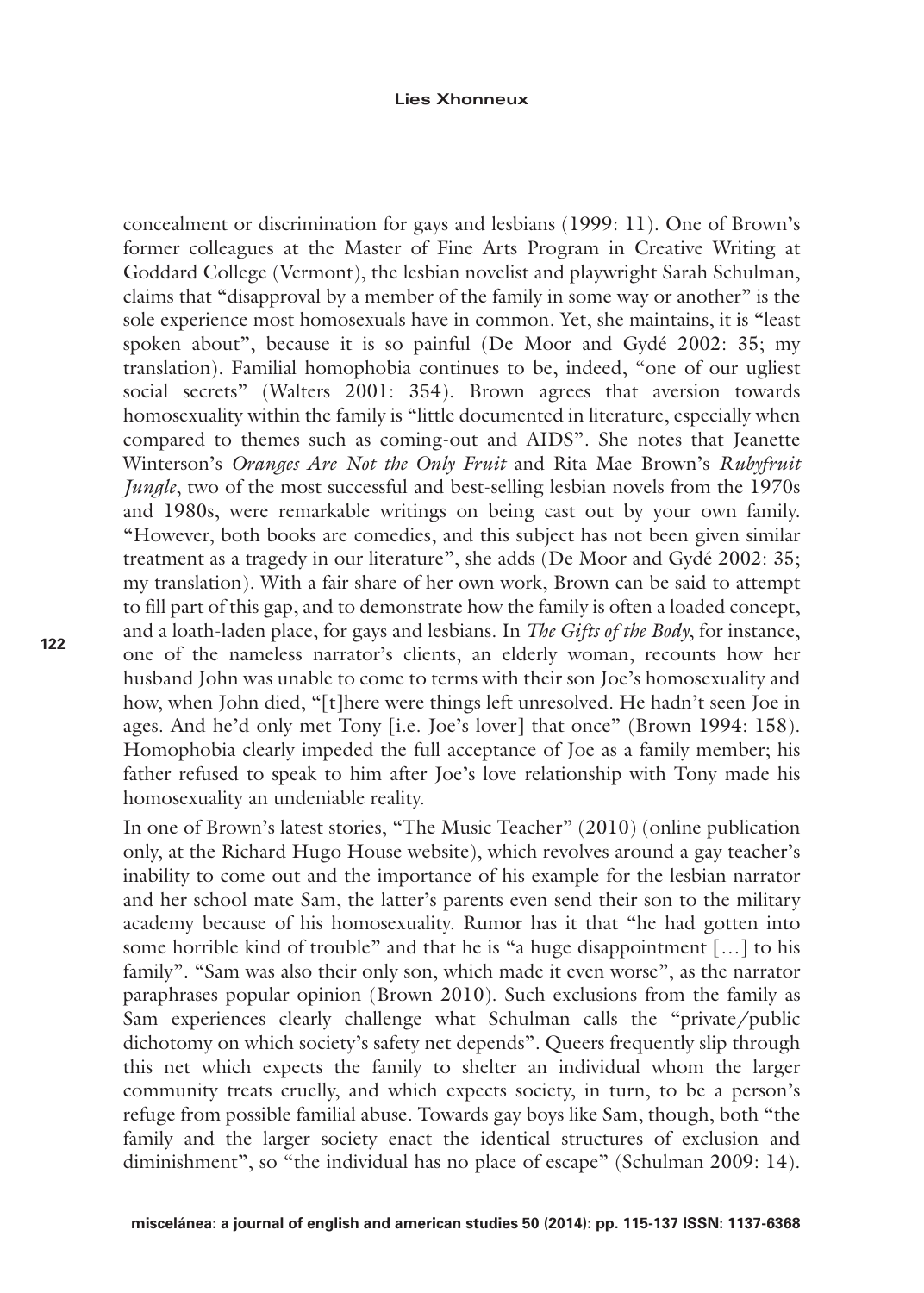The chances of the larger community protecting Sam from his family —influential "Texas royalty", to make matters worse— are very slim indeed (Brown 2010).

Such negative parental responses to the disclosure or discovery of a child's homosexuality are likely to mentally damage her or him. One of the more influential gay theorists, David Halperin, judiciously warns us about using the term "internalized homophobia" too readily, because it may amount to an excuse for continuing to associate homosexuals with "psychopathology", and because attention to homosexuals' self-hatred risks shifting the focus away from heterosexuals' homo-hatred (2007: 35-36). Nevertheless, the psychologically damaging effects when gays and lesbians internalize their environments' negative views of their sexuality cannot be glossed over either. "Aspects of the Novel", an essay in which Brown creatively engages with E.M. Forster's work of the same title, demonstrates that we should not be too quick to dismiss internalized homophobia as merely one of those "pop-psychological clichés" (Halperin 2007: 43). The narrator of this story from Brown's 2006 collection *The Last Time I Saw You* seems to have incorporated the familial homophobia she probably encountered throughout her youth when she says:

*Maybe some of us do not deserve to breathe. But also aren't worth, as my mother used to say, "the dynamite it would take to blow you up".* 

*NB: I do not wish to suggest that any of this was in any way at all her (my mother's) fault. My mother was a very good human being* [*…*]*. I don't know where in Jesus' name I ever came from. She didn't deserve what happened.* (Brown 2006: 70)

Blaming family members for having "caused" an individual's homosexuality usually through inappropriate upbringing— is a common phenomenon, as becomes painfully clear to the narrator of "Aspects of the Novel", whose mother was apparently faulted for her daughter's lesbianism. Weston acknowledges how homophobes who blame relatives for a lesbian woman's or a gay man's sexuality continue to deny adulthood or maturity to this person by acting as if they were still in command of her or his "self-definition". Such aetiological scenarios for a person's homosexuality, often inspired and supported by decades of American popularized strands of psychoanalysis, exert a continual attraction for homophobes who believe that "the power to do implies the power to undo" (Weston 1991: 70).

Even those parents in Brown's oeuvre who are somewhat more tolerant of their child's homosexuality still tend to *reconfirm* the kinship bond they have with their lesbian daughter or gay son, rather than to assume its natural continuation after she or he comes out to them. Weston detects a "specter of terminability of kinship ties in the very of act of affirming a solidarity that endures" in exclamations like "You're still my son! You're still my daughter! I still love you!" (1995: 96). Such striking disavowals-in-affirmations occur also in "A Good Man", Brown's moving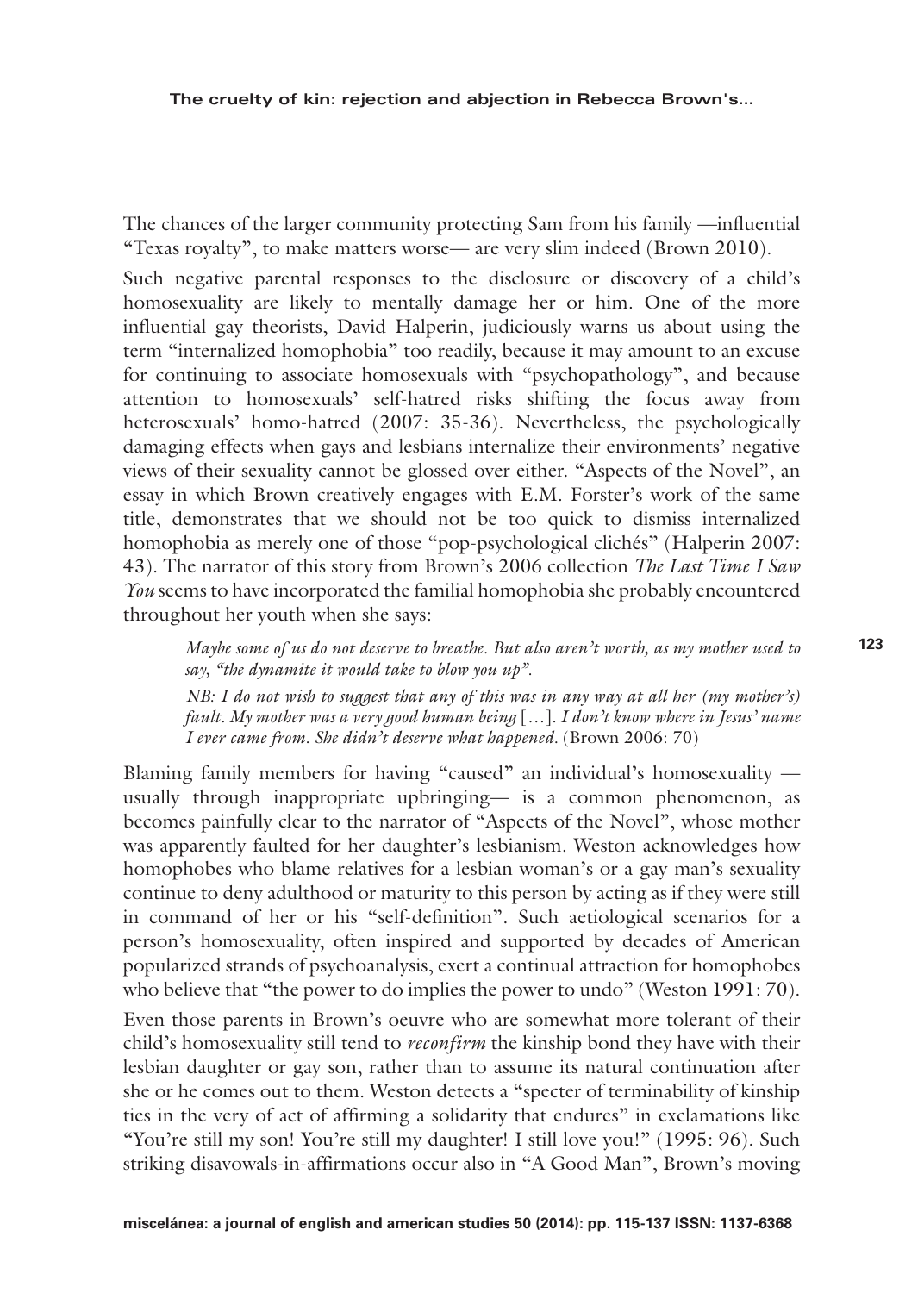AIDS narrative from the 1993 short story collection *Annie Oakley's Girl* which focuses on the anonymous lesbian narrator's close bond with her friend Jim. After the latter's death of AIDS, Jim's father says, "There were things about Jim it took us a long time to understand, *but* he was a good son" (Brown 1993: 134; my italics). Symptomatically, moreover, despite the acceptance his parents eventually displayed, Jim's friends want to get to his apartment before his mother and father do, "in case there's anything we need to 'straighten up'". The narrator adds that they do not "expect to find anything shocking", but still she thinks that "if we were to run across something, even a magazine or a poster, it might be nicer if the Carlsons didn't see it" (138). Katrien De Moor calls the practice of "straightening up" a "commonplace post-mortem care gesture" that recurs in many AIDS narratives. The verb refers to straightforward cleaning up as well as "straightening" in the sense of removing "'explicit' gay signals" so as not to upset heterosexual parents (De Moor 2004: 89). Thus Brown reveals that, even when the relationship between gay sons or lesbian daughters and their parents is reasonably sound, it does not therefore measure up to the familial contact these parents (would) maintain with heterosexual offspring. Schulman shrewdly detects a "coping mechanism" in homosexuals' pretense that their families are "fine". She explains that, "when you ask for details, this means, basically, that the gay person has not been completely excluded from family events. Or that their partner, if they have one, is allowed in the house". Even if such acts do not bespeak explicit homophobia, the fact remains that few homosexuals have the feeling that "their personhood, lives, and feelings" are as valuable as those of heterosexual family members. But because many gays and lesbians know of others whose families are much more prejudiced —just as Jim is among the more fortunate in Brown's work— they often deem themselves, with their "continued compromised inclusion" in their biological families, unbelievably lucky (Schulman 2009: 19). This is why Weston calls familial "acceptance" a "residual category" that covers every stance lying between reluctant tolerance of, and affirmative pride in, a relative's homosexuality  $(1991:62)$ .

Brown's literary depictions of the disruptions of biological kinship ties due to a daughter's or a son's homosexuality are thus crucial as well as socially valuable both in view of the taboo that still surrounds familial homophobia and given the fact that, in Schulman's words, "how gays and lesbians are treated IN families is far more influential on the quality of individual lives and the larger social order than how we are treated AS families" (2009: 1). Such representations help to show, furthermore, how biological kinship is by no means "natural" or, to put it somewhat differently, how sharing biogenetic material does not automatically create a bond worthy of the term "kinship". Coming out to relatives proves to be a test for the unqualified love and continuing affection that is supposed to typify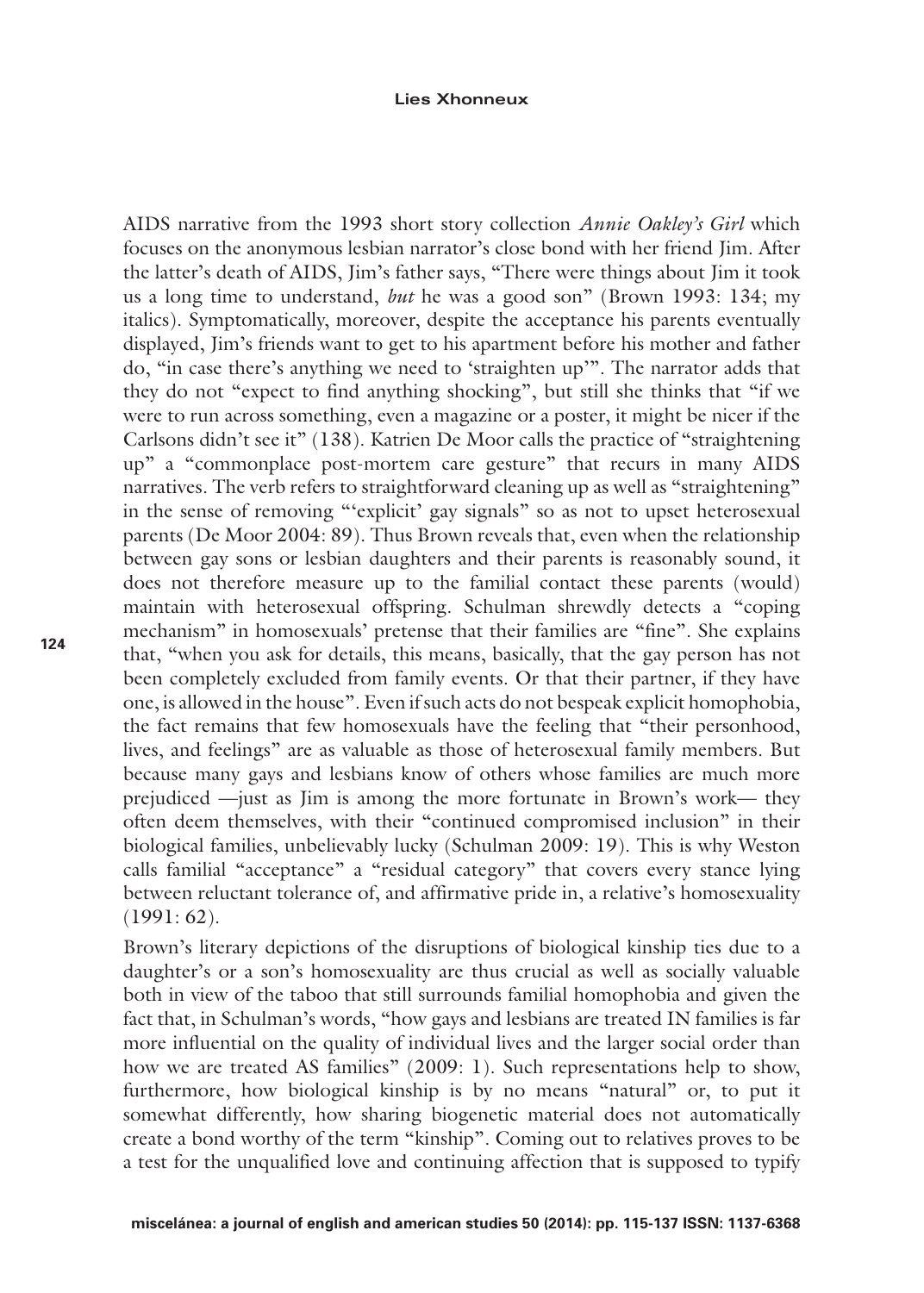biological kin relations, because, even when a break does not in fact ensue, the fear that it *might very well have* is shared by almost all gays and lesbians. Regardless of "the outcome of disclosure", they share a "recognition of the potential for the termination of ostensibly indissoluble ties" (Weston 1995: 96). For homosexuals, many of whom at least *consider* coming out, the unconditional love that is stereotypically perceived to characterize and symbolize biological kinship loses much of its "unconditional" or "naturally given" quality. Straight relatives, in turn, may equally be disowned by their families, yet such a rejection typically happens in individual cases —as a reaction to particular acts— rather than on the basis of something as essential to a person's identity as their sexuality and gender.

Because for gays and lesbians (be they out to their relatives or not), rejection is a danger that lurks beneath the surface of every family gathering, homosexuals understandably have been among those to call attention most frequently to the element of "choice" that is at the heart of kinship ties routinely supposed to be grounded on the undeniable facts of nature and biology. With Weston, we may conclude that

In the specific context of coming out, blood ties may be reduced conceptually to mere material substance with little bearing on future kinship, making the enduring quality of kin ties something to be established in practice through verbal affirmations and signs of love. The drama and emotional anticipation hinges on the unresolved issue of whether solidarity will endure as the familial character of a tie comes into question. (1991: 77-8)

## **3. Representations of children. Childbirths and newborn babies: Scenes of ultimate abjection**

In addition to pointing up the chosen nature of biological kinship by means of portrayals of familial homophobia, Brown's work repeatedly dissolves the supposed naturalness of family relationships through grotesque representations of childbirth (typically regarded as a woman's "natural calling"), after which her lesbian mother characters are frequently seen to lack the love for their newborn babies that is just as stereotypically thought to come spontaneously. Instead of the "natural development from gendered womanhood to pregnancy and motherhood" that ostensibly constitutes "female fulfillment" (Berlant 1997: 99), Brown's oeuvre presents readers with descriptions that are closer to the horror movie genre, as *The Dogs* makes eloquently clear. Offering its readers "dog births" rather than childbirths, Brown's "modern bestiary" turns scenes of childbearing into monstrous spectacles; as Creed has convincingly argued, the monstrous typically "signifies the boundary between the human and the non-human", in this case, the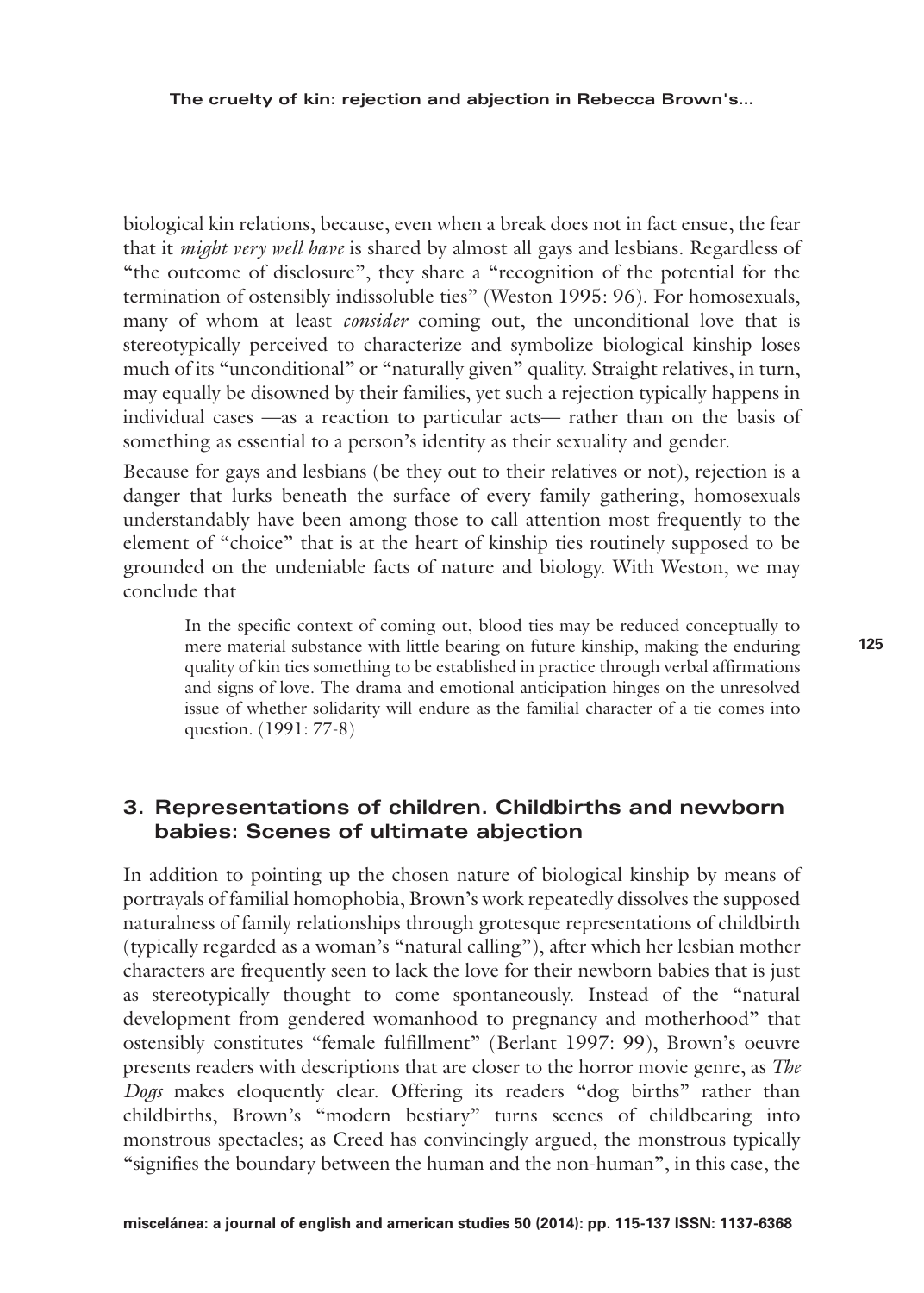dog (1993: 5). *The Dogs* is alternately realistic and fantastic, featuring dogs that are sometimes actually present and at other times probably imagined by the narrator, who fears she is losing her mind.<sup>1</sup> When the narrator's pet, Miss Dog, gives birth to her puppies, the narrator's entire apartment

smells horrible. Like blood and sweat and shit. […] At first I can barely make [her] out but then horribly, awfully, I do. Miss Dog is on the bed. [...] The sheets are bloody and black around her. Her belly's up, her legs are spread, and there in the hole between them, is a head. I try to blink the sight away but I can't. Miss Dog is writhing. […] Her teeth are bared and gnashing and drool's dripping out and she's making horrible rumbling noises like the girl in *The Exorcist*. […] Her body is wracked like she is deformed, like her insides are coming out. (Brown 1998: 53-55)

A little later, the narrator herself has to endure a similar "exorcism" but, conspicuously, she gives birth to a dog *and* she does this via her mouth, where "it hurts like crazy" (58). Brown thus once again demythologizes and defamiliarizes the biological in her work, occupying it in clearly fantastic ways here.

Rosemary Jackson calls attention to the fact that fantasy is not "inherently transgressive", but she avows that its "subversive function" can be uncovered when we go beyond a "merely *thematic*" to a "*structuralist*" reading of fantasy. Thus the fantastic can become "an art of estrangement" which directs "attention to the relative nature of the […] categories [by which we organize experience]" and which "moves towards a dismantling of the real" (1981: 175). These traits pertain to the fantastical as it is put to use by a writer like Brown, who once described her task as an author as follows: "You want to make art, you need to make art because of some basic discontent or discomfort with the world. You need to reimagine or refashion a world that is an alternative to or a respite from the awful one you inhabit" (Stadler 1999: 7-8). Judith Butler's theorizations of the fantastic are appropriate in this context too. She argues that fantasy, which is not "equated with what is not real, but rather with what is not *yet* real, what is possible or futural", has the vital "task of (re)thinking futurity" (1990: 105). She adds that what fits "the description of the real" is actually "contingent, contrived" (106) so that the "failure of the mimetic function", for instance in fanciful works like *The Dogs*, "has its own political uses" (1993: 10). Biological "kinship" in Brown's bestiary is obviously artificial rather than natural, and the dystopian quality of the reality thus created is clearly heightened and, thereby, widely revealed.

Moreover, giving birth quite literally becomes an animalistic act in *The Dogs*. Brown's excessive, Rabelaisian images of the body in labor are "grotesque", to evoke Mikhail Bakhtin's term for representations characterized by an emphasis on "the body as a whole and o[n] the limits of this whole" (1984: 315) through a preoccupation with "that which protrudes from the body" (316), "that which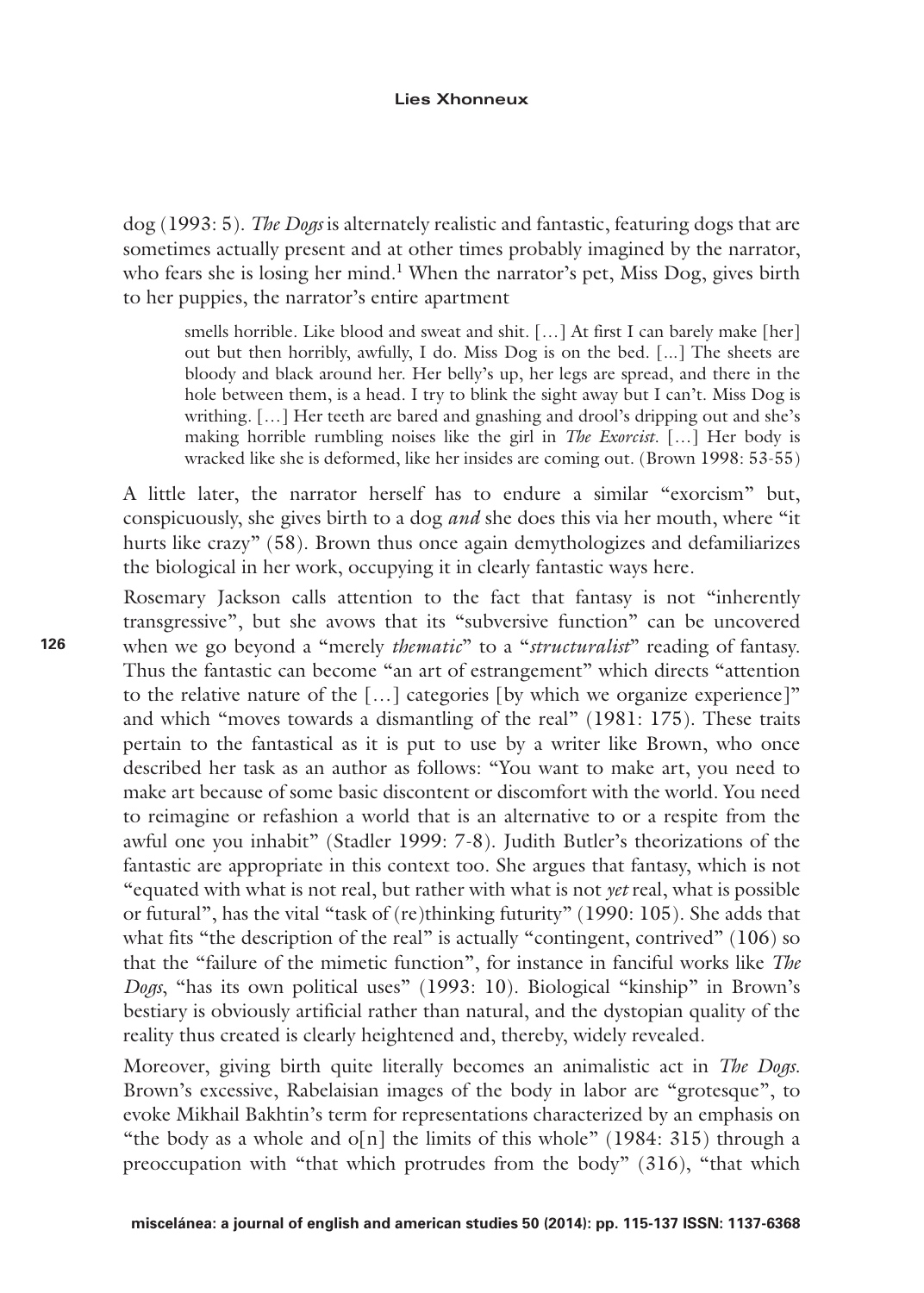leads […] into the body's depths" (318), or that which is associated with "inner life" and emergence from the body (such as "defecation", "pregnancy, childbirth" [320-321]):

[...] there's this incredible pain in my throat, like ripping apart, like I'm on fire then I hear this rumbling low inside me, then I'm sputtering and gagging […]. There's a scrape like a rake and this thing prods up to the top of my throat. I shove in my fist to keep it down. […] I feel it tearing up through me and it heaves itself up and out like a concrete vomit projectile. I choke and gag. […] My lips and cheeks have stretched apart and my skin is ripped. There's blood everywhere. […] I see a long black dripping stick sticking out of my mouth. […] My insides push and my bloody broken throat and mouth are stretched again and there's another paw and I pull and it squeezes out in a pool of muck. (Brown 1998: 57-59)

After this horrifying experience, the narrator calls her body "[t]he place from whence the waste, the nothing came" (59), which already more than hints at her negative attitude towards her infant offspring.

Brown indeed violates a taboo by having the narrator turn away from her "baby", despite its look of "pure, adoring love". When her offspring searches for its mother's body, she pushes it away to "see it tremble, newly cold" (Brown 1998: 59). This shocking gesture stems from the fact that she deems the infant a punishment, as is also suggested by the title of the chapter recounting its horrible birth, "HOLE: in which is illustrated Justice". Both Miss Dog and the narrator feel they are transformed into mere receptacles through their pregnancies and childbirths; the narrator even refers to her companion animal as a "vessel" (56). The view that having children may turn women —or female dogs, for that matter into cogs in a (procreative) machine is taken up again in *The Last Time I Saw You*. The narrator of the latter collection metafictionally refers to *The Dogs* after saying "doggedly", by means of a casual aside: "Hey! there's a little in-joke there for any old reader friend who may still be with me". Though not explicitly in the context of pregnancy, the narrator there does compare her younger self to a "possessable passive vessel" (Brown 2006: 28). With such imagery, Brown may be referring to the classic view of women as passive receptacles that can be traced back all the way to Plato. Butler summarizes Plato's "received notions" (1999: 53) on the subject as follows:

*This receptacle* […] *is not a metaphor based on likeness to a human form, but a disfiguration that emerges at the boundaries of the human both as its very condition and as the insistent threat of its deformation; it cannot take a form, a morphe, and in that sense, it cannot be a body.* (1993: 41)

Such images install the feminine as the prerequisite for human procreation while simultaneously *excluding* it from the human as such, as well as from active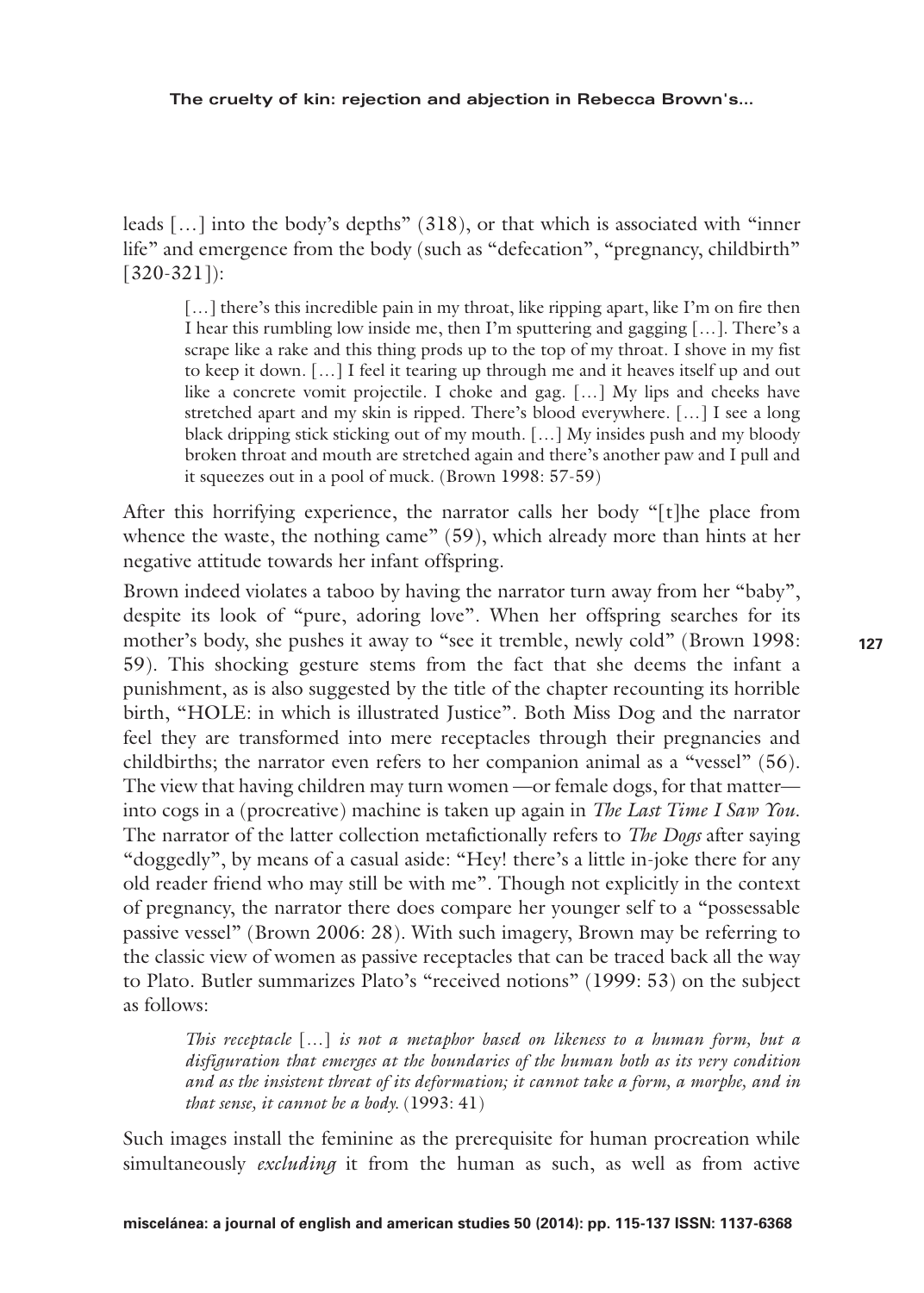participation in the formation of the beings who are then merely "produced through it", so to speak (Brown 1993: 42). Despite the obvious fact that both men and women contribute equally to their offspring's biogenetic structure, ideas of activity and "biological creativity" historically and ideologically remain bound up with the male input in procreation, so that the theory of female receptivity and thus, a "symbolic asymmetry" in ideas of reproduction— persists (Hayden 1995: 51). Rather than "a femininity that makes a contribution to reproduction", Butler summarizes, "we have a phallic Form that reproduces only and always further versions of itself, and does this through the feminine, but with no assistance from her" (1993: 42).

As a result of such patriarchal thinking, the feminine is permanently excluded from oppositions like "form" versus "matter": as Butler paraphrases Plato's view, a woman "will neither be the one nor the other, but the permanent and unchangeable condition of both" (1993: 42). This view of the maternal bears an interesting resemblance to Butler's definition of the abject, that prerequisite for the subject which is nevertheless denied a position in the opposition between subject and object. Abjects are "those who do not enjoy the status of the subject, but whose living under the sign of the 'unlivable' is required to circumscribe the domain of the subject" (Butler 1993: 3). When Julia Kristeva developed the concept of abjection in *Powers of Horror*, she defined it as "the impossible [that] constitutes its [i.e. the subject's] very *being*" (1982: 5). So for her, too, abjects "threaten *at the same time* that they constitute the self's proper borders" (Keltner 2011: 44). Unsurprisingly, then, the maternal body is explicitly located in the realm of the abject in Kristeva's theory, where (one type of) abjection is specifically "understood as an expulsion or rejection of the mother". It is a method used by the child —which, before its entry into language, is fused with its mother and therefore sees her as a part of itself— to ensure the necessary differentiation from its mother. Abjection creates "a border that must be established for a subject or ego to emerge" (Barrett 2011: 70). The growth of the ego, from this perspective, consists of

the development of "healthy" narcissism that permits love of the m/other as separate from the self; in other words it establishes social relations and social bonding while *at the same time* accommodating the immediate identification that occurred prior to object loss. This is made possible by an anterior process of expulsion of the archaic mother (the thing or the abject). (Barrett 2011: 73)

Another way of formulating this is that the child has to pursue a "struggle against what, having been the mother, will turn into an abject" (Kristeva 1982: 13). To conclude with Kristeva, the "maternal space can come into being […] only as an *abject*" (1986: 257).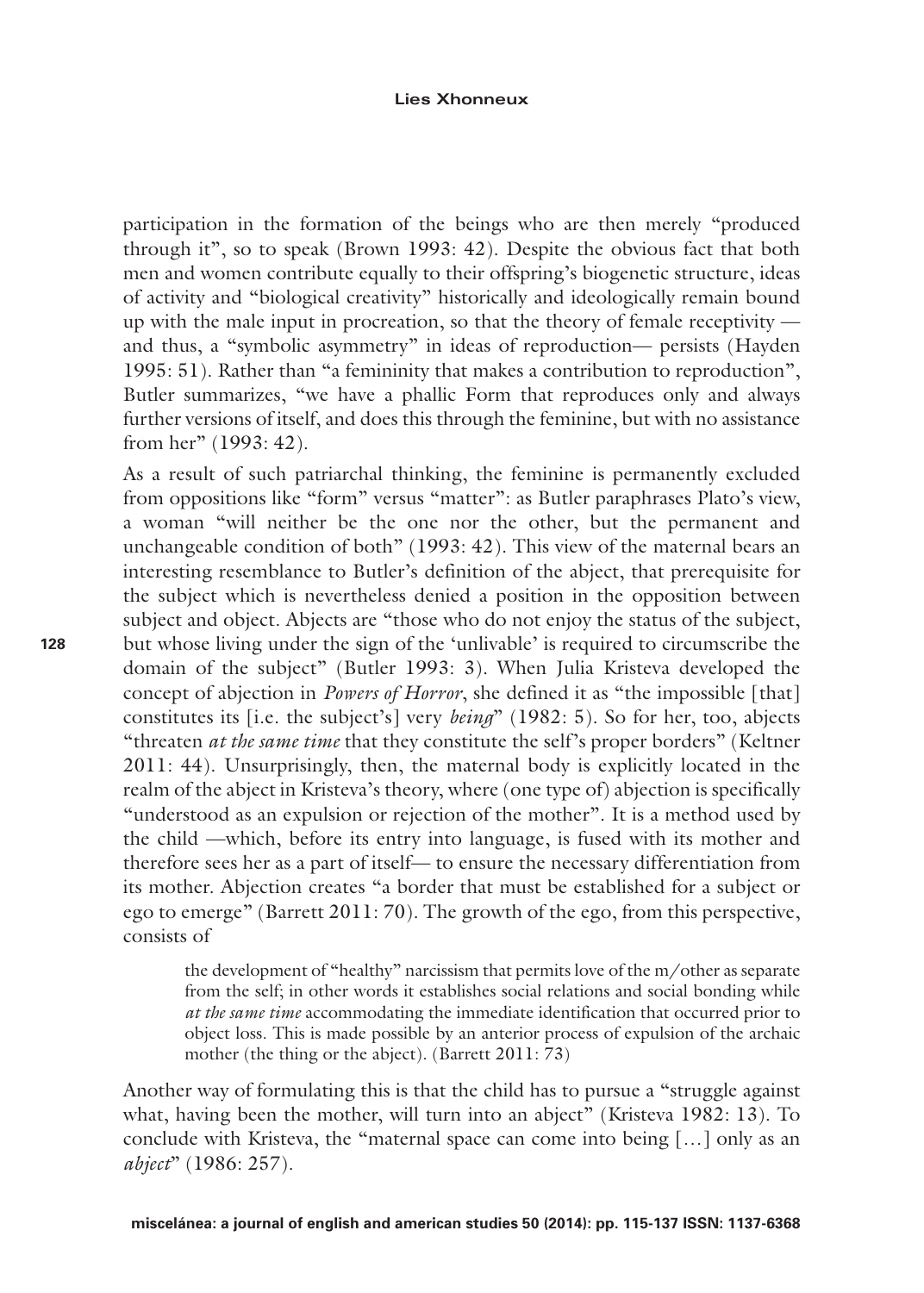Such psychoanalytically driven accounts that "make the maternal *vessel* coalesce with the abject" (Beardsworth 2004: 92; my italics) frequently limit themselves, however, to the perspective of the child, the central character that has to struggle against a fusion with its "container", the mother. The latter's standpoint is not commonly considered, and her function is thereby reduced to that of the supposed vessel from which the child must free itself. She is, to invoke Kristeva once again, the child's "natural mansion" (1982: 13). I would argue that Brown's oeuvre interestingly avoids the resulting diminishment and passivity of the mother figure by turning the tables and portraying the newborn child, rather than the maternal body, as abject. Thus Brown can be said to translate the image of an infant as "an extension of [the] self", as some mothers see their children (Skolnick 1973: 65), into the terms of abjection normally reserved for the mother. When we seek to apply Kristeva's own account of abject material substances like feces or menstrual blood to the baby as it is perceived by Brown's average mother character, we start to understand that the figure of the baby is something —neither subject nor object— that the mother violently ejects but can never entirely cast out because it is so much part of her. Kristeva calls the abject "something rejected from which one does not part" (1982: 2). It is something of the mother's own —"My flesh and blood", is the narrator's clichéd way of putting it (Brown 1998: 59)— that she deems dirty and disgusting, and for which she feels distaste, horror, and "revolt" (Kristeva 1982: 45). The narrator of *The Dogs* is typical in that she turns away from her baby, which she regards as "waste" (Brown 1998: 59).

Kristeva stresses that abjection refers not only to that which is unclean: "filth is not a quality in itself, but applies only to what relates to a *boundary*" (1982: 69). Abjection is, above all, what "disturbs identity" or what "does not respect borders" (Kristeva 1982: 4), in the sense that the boundary between self and abject is continually threatened. As a result, abjection carries two basic significations. In its positive sense, which often speaks from theorizations that consider the child's point of view and see the mother as abject, abjection is precisely what allows an ego to emerge through a process that establishes the necessary borders between mother and child —here, processes of abjection are what Kristeva calls "safeguards" (1982: 2). Brown, however, works with the more negative implication that the rejection of the repulsive abject (in her case, the infant) can never be complete and that "abjection emerges when the borders between subject and [abject] are threatened or break down" (Keltner 2011: 45). To transpose this once more to the relationship between Brown's mothers and their babies, as depicted in *The Dogs*, for instance, the former are at risk of being reduced to mere "vessel[s]" that bore the latter and are afraid of never being able to "get away" from their progeny (Brown 1998: 56, 74) —her oeuvre presents women, and bitches, who are "drain[ed]" by their offspring (56). So, whereas Kristeva analyzes "the subject's fear of his very own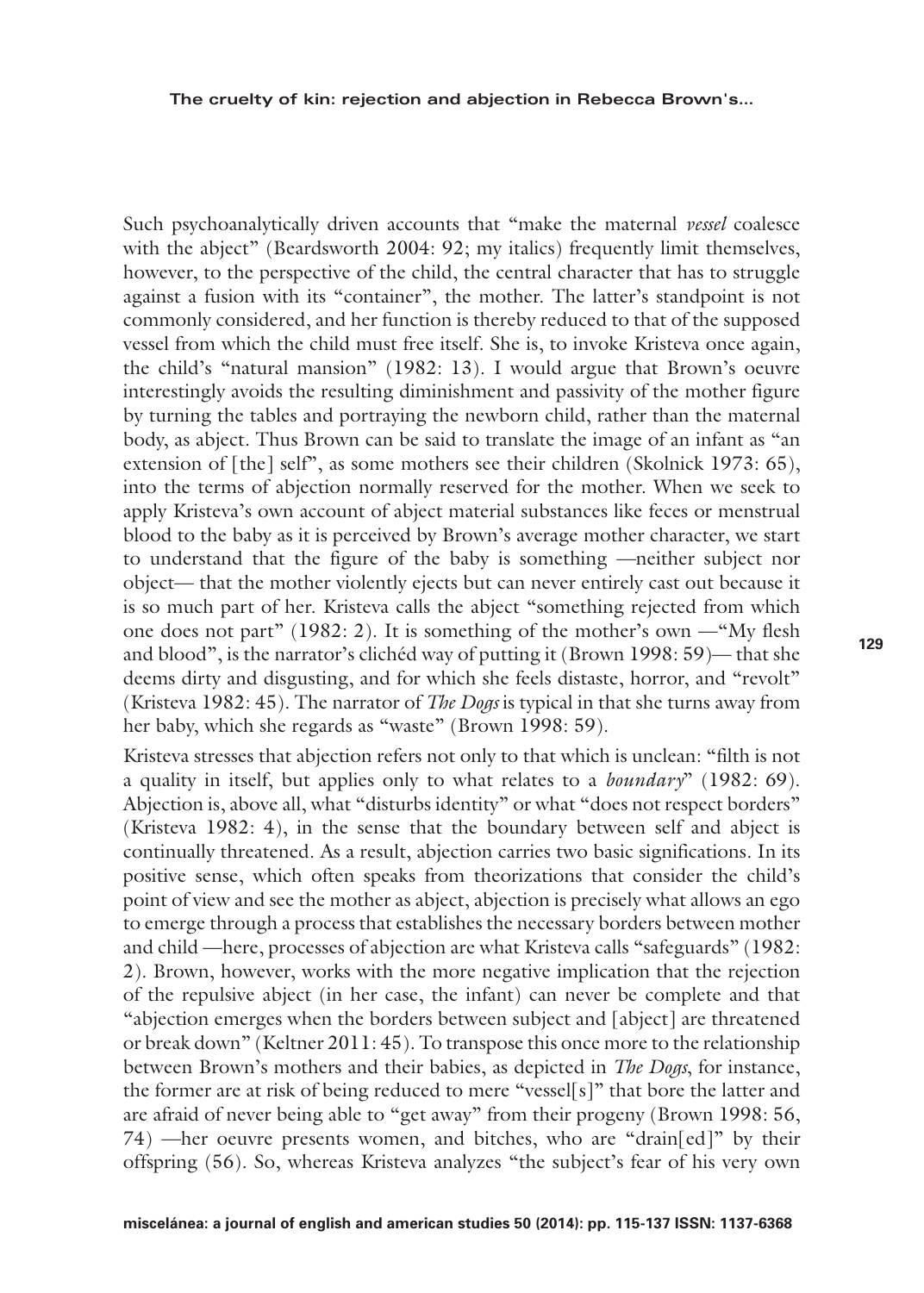identity sinking irretrievably into the mother" (1982: 64), Brown repeatedly shows how the latter's identity is equally in jeopardy.

## **4. "When Children Are Monsters": Opposing reproductive futurism**

While the newborn babies Brown portrays are often abjects that their mothers seek to eject and are disgusted by, children's repulsive qualities seem only to increase along with their age in Brown's writings, as the toddlers and small children she portrays frequently turn out to be horrible. Brown explores what happens "when children are monsters", as she entitled her review of Doris Lessing's *Ben, in the World* for the Seattle newspaper *The Stranger*. It is, for instance, telling that the lesbian narrator of *The Dogs*, metafictionally working on a setting for her tale, invents children to create a cheerful atmosphere, yet does not want them anywhere near: "far enough away so I don't have to see or talk to them, I hear the delightful shouts and cries and yips of little children". She adds that surely "[e]very one of them" must be "an angel" (Brown 1998: 52). Readers cannot fail to hear the sarcasm in the last remark, especially given the narrator's experiences with her own "monstrous kids" (89). They devour her when she cannot offer them food  $(62)$ and they "bite till they drew blood" (74). In this they resemble the female narrator's kids in *The Children's Crusade* (1989), Brown's earlier book that relates the acrimonious divorce of the narrator's parents: "the monstrous little shits have cleaned us out. Of our hearts and our homes and our lives and both our cheque books", the narrator laments (Brown 1989: 115). She knows her children's "greedy mouths, their sucking lips, their sticky hands they rub in anticipation" all too well (112), yet nobody else sees them as they are or notices, as the narrator puts it, "the dripping shit the children shit" (116).

Here, Arlie Hochschild's notion of "emotion work" provides us with a useful tool for uncovering the effort that is required to make a family work —or, as is the case in *The Children's Crusade* and *The Dogs*, the energy that is wasted on unsuccessfully trying to make a family "work". Far from being a spontaneously loving and natural bond, the family is a demanding unit that entails an enormous amount of what we might call "construction work". A variety of (difficult and demanding) expressive activities fall under the umbrella of "emotion work", like establishing or developing relationships, mending them after quarrels, recognizing, anticipating, and empathizing with the feelings of others, comforting and trying to understand them. Throughout, such labor is combined with the "morally compelling demands to share, give up, or exchange", with the work involved in the "invariably precarious transformation of duty into authentic emotional motivation", as well as with the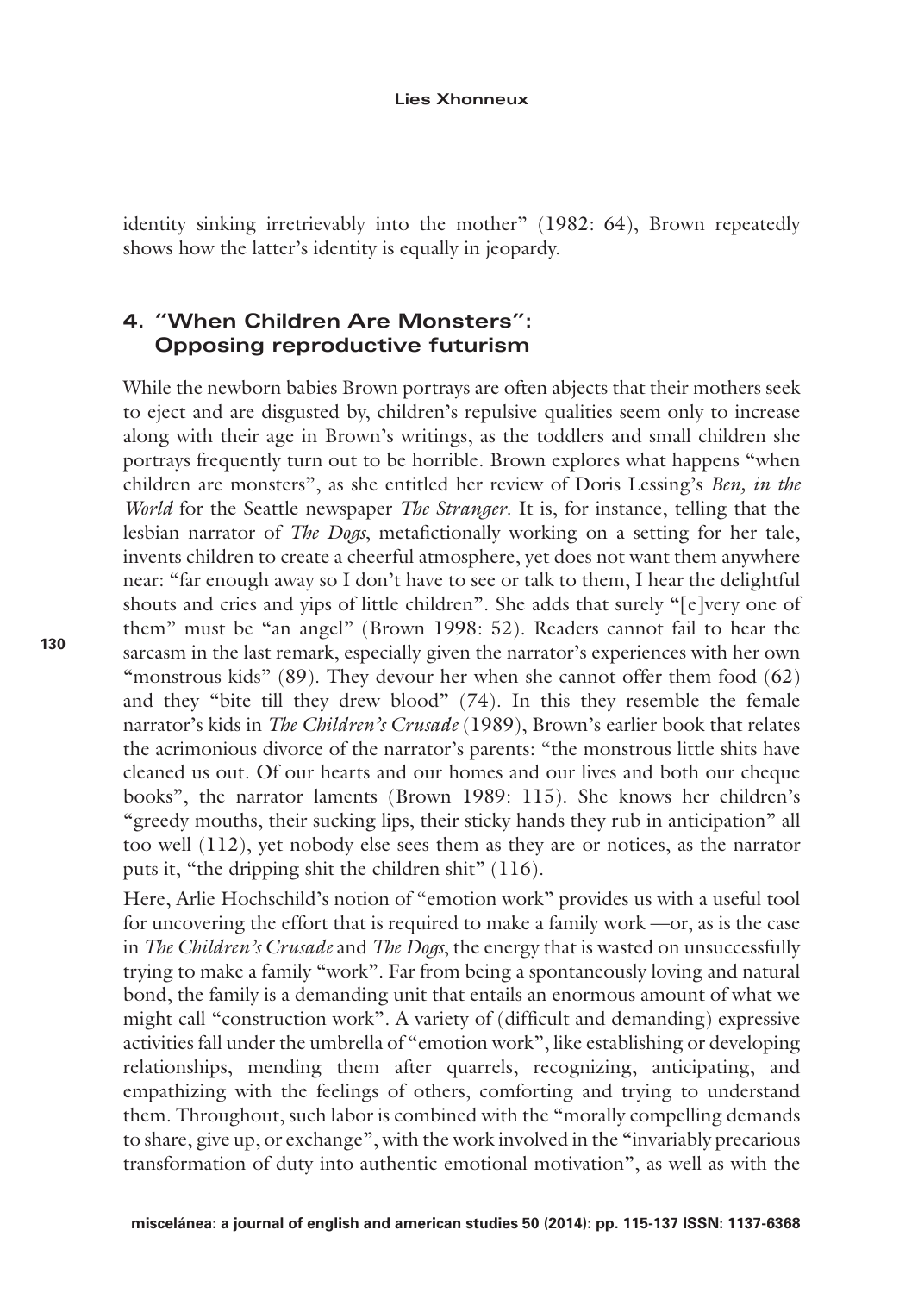possibility of experiencing a demoralizing difference between expectations and reality (Peletz 2001: 434). Hochschild explains how "the subterranean work of placing an acceptable inner face on ambivalence is actually all the more crucial [in the family]" (1983: 68), where for example "parental love […] is so important to security and sometimes so difficult to sustain" (69). The mother role indeed involves an unbearable amount of "emotion work" for the narrators of *The Dogs* and *The Children's Crusade*. It is safe to say that many of Brown's mother characters, as in the latter novel, suffer emotionally and materially, robbed of their "hearts", "homes", and "cheque books" (Brown 1989: 115).

Brown's narrators not only suffer at the hands of their kids; sometimes they themselves become children who are far from innocent or sweet. For instance, Robin, the adolescent narrator of *The Haunted House* we have already met, miraculously transforms into a drooling six-year-old when her mother does not show up at the airport after Robin's yearlong trip to Italy. The servant her mom eventually sends to pick Robin up sees a little girl who is, like "Shirley Temple", "just too adorable for words". But Brown immediately disrupts the illusion of purity and lovability usually haloing children —or, in Edelman's words, "the sacralization of childhood"  $(2004: 121)$ — by having the narrator "snap": "Forcrissake, it took you long enough", and "snarl": "Cut the crap buddy, […] just offer me a piece of candy and I'll get in your car with you" (Brown 1986: 94- 95). Robin's initial "cuteness", like that of most of Brown's child characters, was undoubtedly "studied" rather than genuine (50). Edelman extends this observation to children in general, asserting that they are well-versed in "the ideological labor of cuteness" (2004: 137).

Even though children may "look like child saints, not the nasty knee-high hoods they are" (as the narrator from *The Children's Crusade* discovers [Brown 1989: 115]), and even though people think "the voices of the children [are] full of hope, the bright sounds of the future, and so forth" (to cite the narrator of Brown's fictionalized autobiography *The End of Youth* [2003: 117]) her oeuvre repeatedly exposes these clichés as mere illusions. Moreover, the "national anthem" evoked in Brown's quotes —"that children are our future" (Edelman 2004: 143)— is frequently used to diminish queers, who are still often figured as non-procreative and thus regarded as a threat to the future of family and nation characteristically embodied by the icon of the vulnerable child. Butler's observation on "the deathlike quality of those loves for which there is no viable and livable place in culture" is thus valid in more than one sense (2000: 24) —although it should be kept in mind that, while her assertion is compelling in the context of Brown's work, this claim is not automatically equally legitimate everywhere today, given the visibility and (at least partial) acceptance of gay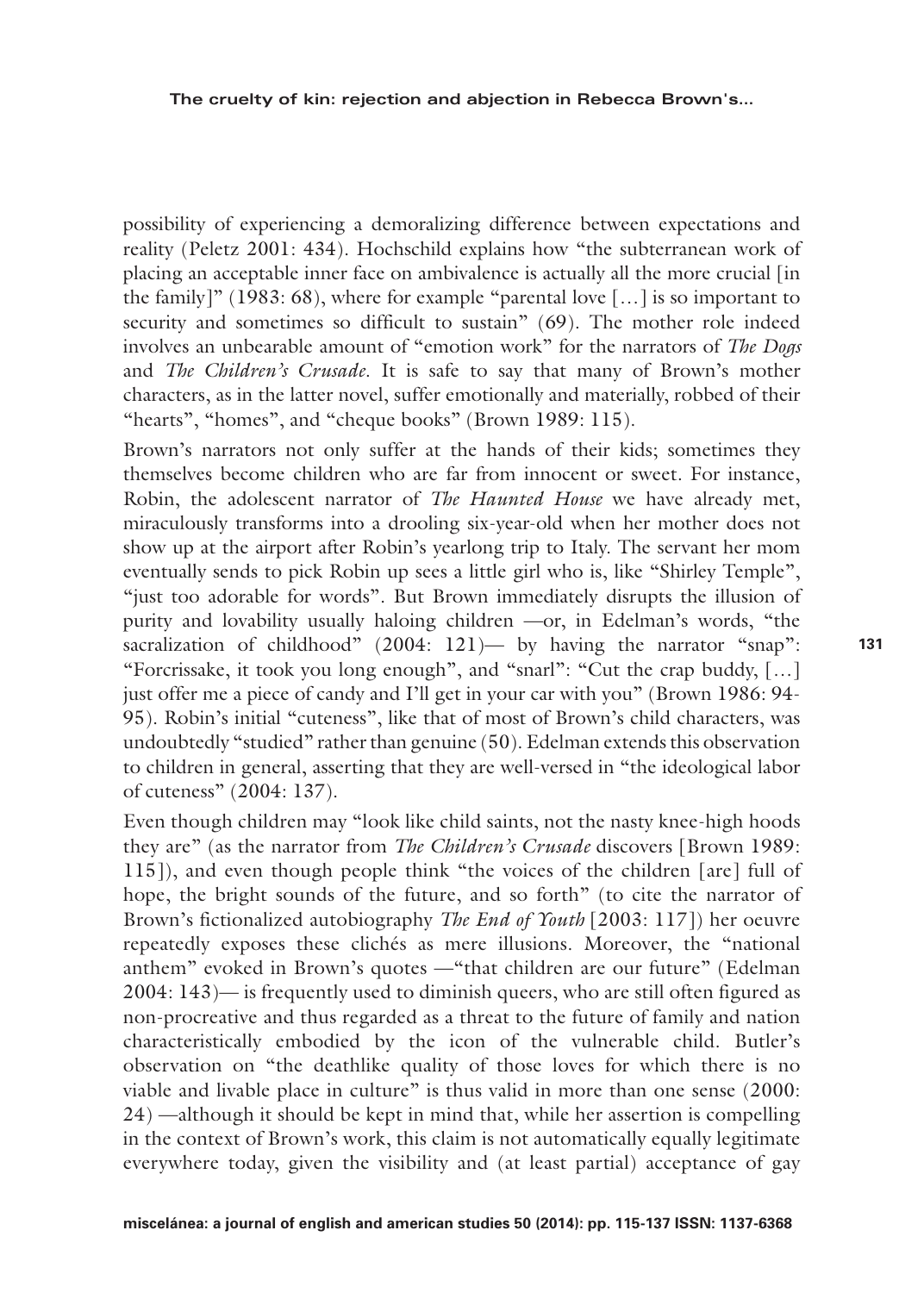and lesbian marriage and reproduction in many Western contexts. Heterosexuals —or, as the narrator of "A Good Man" tellingly labels them in *Annie Oakley's Girl*: "breeder[s]" (Brown 1993: 110)— are still frequently valued because they supposedly carry the sole responsibility for a better future. Following this line of thought, they alone are capable of perpetuating the human race by obeying the "logic of reproductive temporality" (Halberstam 2005: 4). Brown invokes the familiar opposition between life-giving heterosexuality and "barren" homosexuality in "Nancy Booth, Wherever You Are", a story from *The End of Youth* that recounts the young narrator's love for one of her counselors at girl scout camp. The narrator characterizes her straight girl scout leaders as "longhaired counselors who were going to have kids" (Brown 2003: 40) and contrasts them with the butch staff members who "would never, as far as anyone could imagine, have babies of their own" and whom she therefore envisions as "women without families" (38).

In scenarios created in the popular mind, such as those voiced by the narrator of "Nancy Booth", gays and lesbians simply do not have babies —"straight is to gay as family is to no family", Dennis Altman famously asserted (1979: 47). Hence homophobic statements like François Abadie's, the ex-mayor of Lourdes who notoriously expressed his disgust at "the gravediggers of society, those who care nothing [for] the future: homosexuals" (in Edelman 2004: 74). Such claims have led Edelman to the astute observation that "the queer comes to figure the bar to every realization of futurity" (2004: 4) and, thus, to stand for the "destructor" of the child. As a result of this attitude, anxiety about the future of children frequently forestalls more tolerance for queers. Lauren Berlant considers the fantasies of the world people think they are creating for their offspring, or for future children in general, extremely compelling motivations for their actions (1997: 261). Because kids are usually —though obviously not in Brown's oeuvre— constructed as "innocent of knowledge, agency, and accountability", they are invested with "ethical claims on the adult political agents" and often provide these agents with an excuse for reactionary measures (Berlant 1997: 6). Unable to speak for themselves, children become "the representative's fondest dream" (Haraway 1992: 311). Berlant imputes American "reactionary culture" to the fact that the country's inhabitants invest all their efforts in "a future American, both incipient and pre-historical": the American child (1997: 6). The protection of the future rights of this ideal citizen comes at the cost, arguably, of the installation or safeguarding of the present-day rights of a number of flesh-and-blood (gay and lesbian) citizens.

The idea of the saintly child as our hope for the future to which everything has to be sacrificed in an ever-deferred futurity is an ideology that Joshua Gamson evokes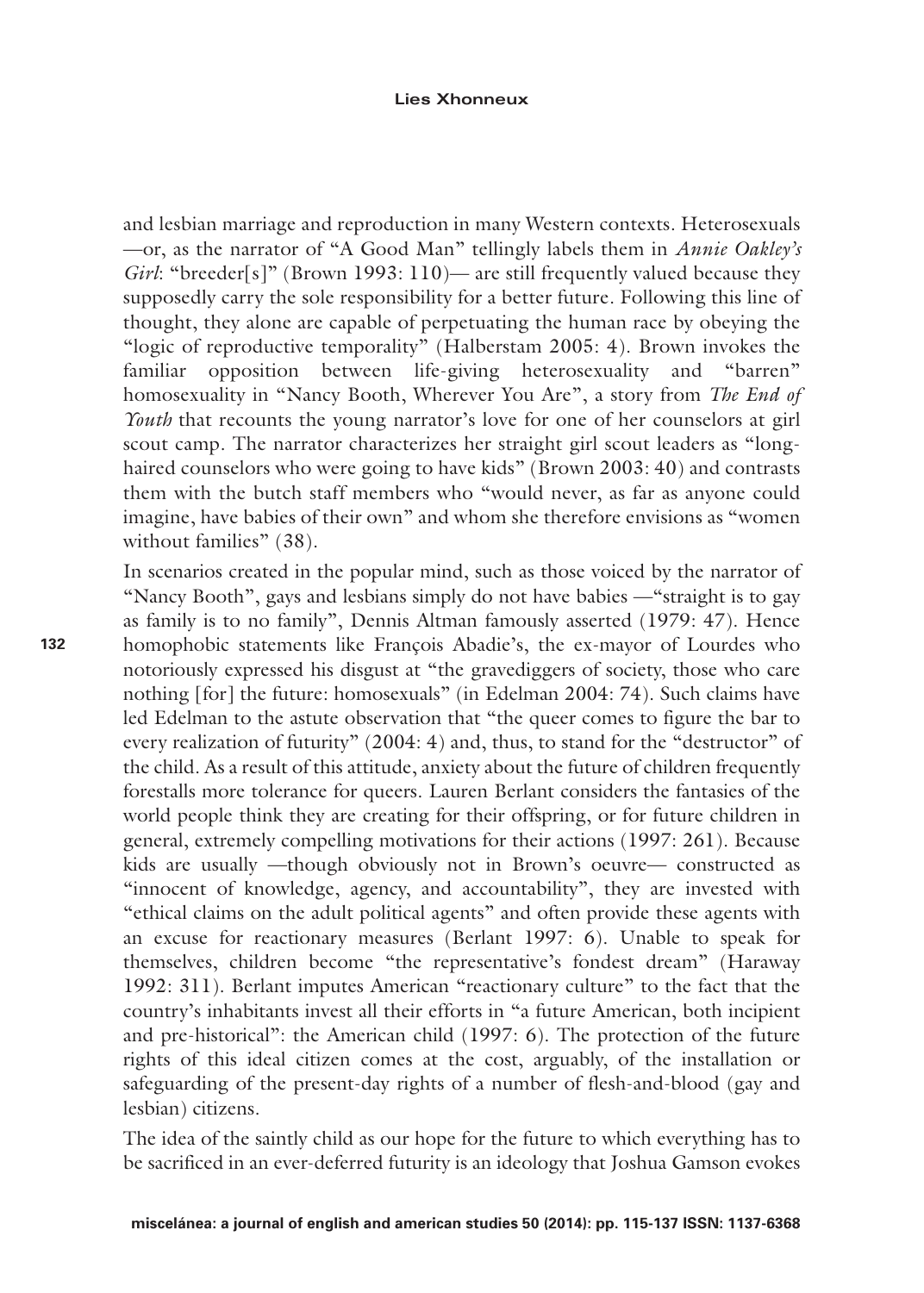by means of his "'what about the children?' mantra" (2001: 80), and that Edelman has described in these terms:

[...] the image of the Child invariably shapes the logic within which the political itself must be thought. That logic compels us […] to submit to the framing of political debate […] as defined by [the terms of] reproductive futurism: terms that impose an ideological limit on political discourse as such, preserving in the process the absolute privilege of heteronormativity by rendering unthinkable […] the possibility of a queer resistance to this organizing principle of communal relations. (2004: 2)

This view of "the Child as the preeminent emblem of the motivating end" and "the telos of the social order" (Edelman 2004: 13, 11), even in a secularized society, is exactly what Brown appears to be opposing through her representations of monstrous kids. I would argue that in much of her work she refuses to waste precious energy and self-esteem in trying to prove how child-friendly homosexuals are, as Schulman thinks many gays and lesbians have been in the habit of doing, "[e]ven to the point of feeling that [they] have to have children to be fully human, or to be treated as fully human by [their] family and government" (2009: 7). The theories of Hayden or Dunne, who applaud the fact that lesbian mothers are considered *mothers* rather than lesbians, can be seen as prime examples of this assimilationist approach: Hayden promotes "biological motherhood [to] renaturalize a lesbian's womanhood" (1995: 55), while Dunne trusts that "the presence of children helps make intelligible a lifestyle that can appear strange and 'other' to heterosexual observers" (2000: 31). Thus these theories threaten to turn the *freedom* and *choice* of lesbian women —to have kids, in this case— into instruments in the service of (homo)normality or normativity, rather than deploying these concepts as the means with which to question or oppose such ideological regimes.

Brown's work can be said to counter possibly futile or re-excluding strategies like having children to gain mainstream tolerance, which, for obvious reasons, still does not amount to a complete acceptance of lesbians *as lesbians*. Rather than participating in the widespread conservative anxiety over "what happens to the child, the child, the poor child, martyred figure of an ostensibly selfish or dogged social progressivism" (Butler 2002: 21), she radically takes another direction, signaling how "*queerness* names the side of those *not* 'fighting for the children,' the side outside the consensus by which all politics confirms the absolute value of reproductive futurism" (Edelman 2004: 3). Brown embraces, through representations of "the fascism of the baby's face" (Edelman 2004: 151), the stigmatic notion that homosexuality is incompatible with childrearing, thereby effectively depriving the ideology of reproductive futurism of the beneficiary it so desperately needs to remain operative: the innocent child-saint.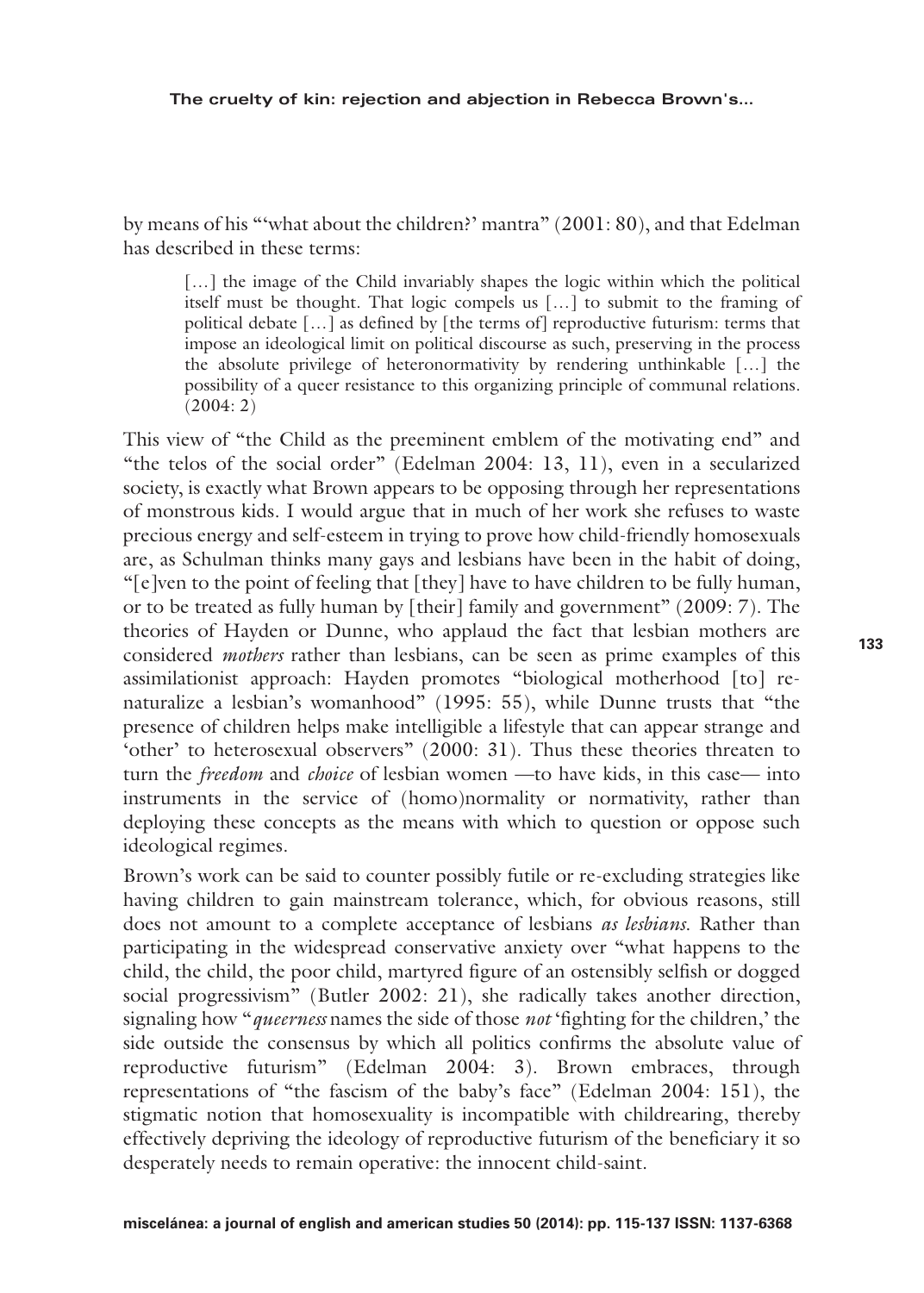## **5. Conclusion**

We have seen how Brown is very much aware of the idealization of the biological family, for instance when she lets the narrator of *The Haunted House* indulge in romanticized portrayals of a loving family life, only to subsequently disrupt them with images of her actual, and far less rosy, familial situation. In anthropological theorizations of biological kinship such as Schneider's, famously defining ties between biological relatives as bonds of "diffuse, enduring solidarity" (1980: 61), the emphasis is mainly on the connection kinship is thought to ensure. This, Susan Franklin and Catherine McKinnon realize, "has often led to a neglect […] of acts of disconnection or rupture" (2001: 18). Brown may be said to redress the balance by focusing precisely on those aspects of biological kinship that bring to the fore the violence or cruelty at its core. Moreover, the experiences Brown portrays frequently highlight the element of selectivity that is equally part of "blood" ties. Through topics like familial homophobia and the absence of a natural bond between mothers and their children, Brown exposes the chosen nature of biological kinship. Her work, then, offers an opportunity to rethink the biology in biological kinship as a cultural construct —albeit an exceptionally authoritative one— that is, as described by Schneider, employed in various "symbolic" ways to demarcate relations (1980: 38). Clearly, nothing in the naturalized bonds of biology guarantees enduring solidarity or a feeling of inevitable kinship between relatives.

Brown's de-idealized and demythologized depictions of parent-child relationships further allow us to expose the passivity that is naturally expected of the mother, who is typically reduced to her body, which then gains meaning solely as a home and carrier for her baby. Such feminine passiveness continues to hold sway in popular thought as in academic theories on abjection that transform the infant into an agent who has to rid her or himself of the oppressive bond with its to-beabjected motherly "container". In Brown's work, by contrast, the baby can more accurately be aligned with the abject: her lesbian mother characters frequently, and rightly, perceive their infants as filthy or disgusting and as a threat to their identities. Unsurprisingly perhaps, the somewhat older children figuring in Brown's oeuvre are far from innocent either. Brown typically represents child monsters who are in many ways undeserving of our protection or our efforts to sacrifice anything to create a better future for their sake. So her work goes against the installation and perpetuation of "reproductive futurism", an ideology that thrives on images of the vulnerable child, which Brown refuses to supply. Insisting rather on "the negativity that pierces the fantasy screen of futurity" (Edelman 2004: 31) by depicting lesbians who buckle under children's reigns of terror, Brown's work seems to exclaim, in Edelman's consciously provocative terms, "Fuck the social order and the Child in whose name we're collectively terrorized" (2004: 29).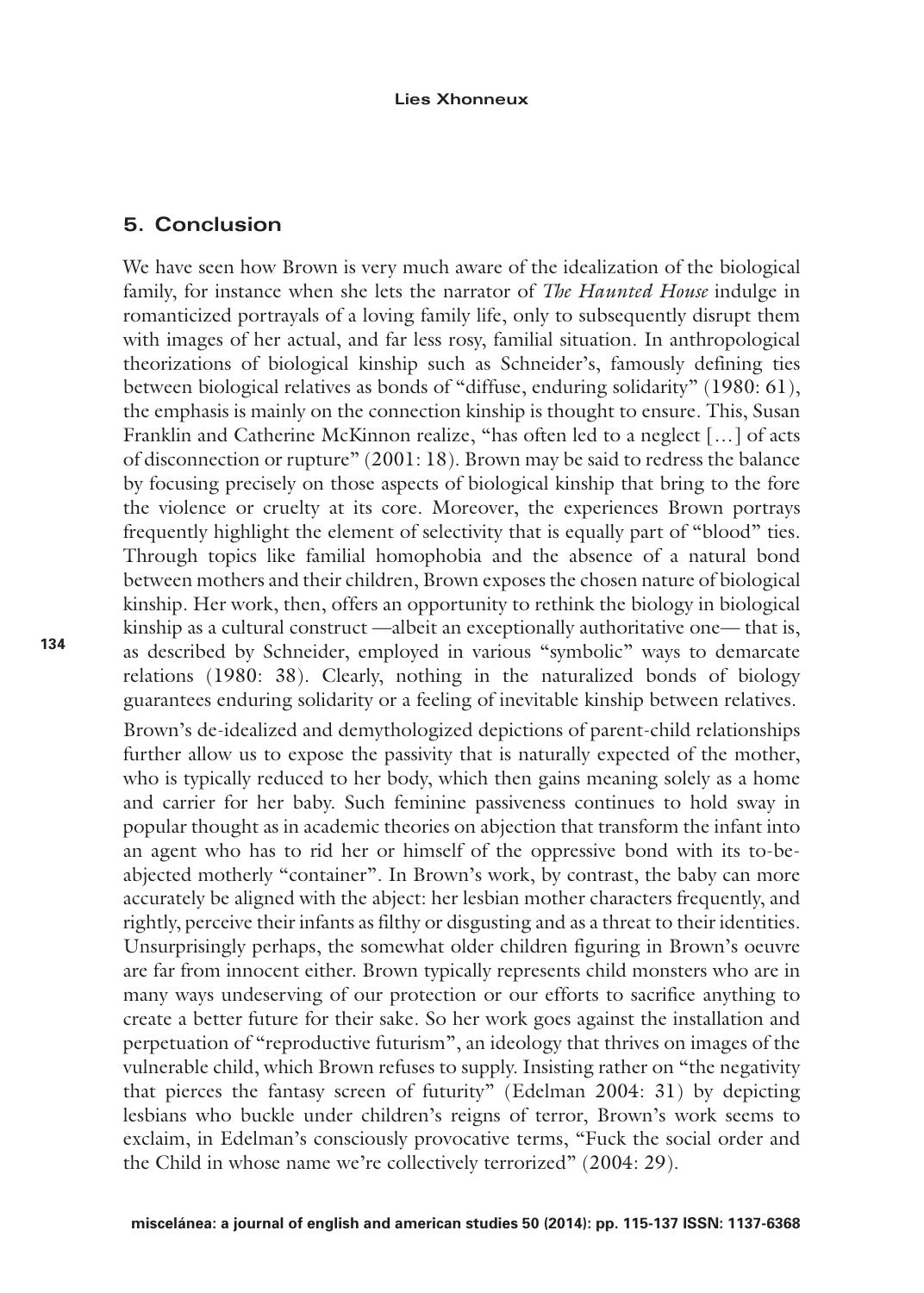# **Notes**

<sup>1</sup>. Brown underwrites this opposition between reality and fantasy via a conspicuous stylistic contrast between long, rather maximalist sentences signaling selfdelusion and minimal syntactical structures in which the I-narrator gains insight into the fact that she is using language to obscure the truth —after all, the dogs are not the only thing the narrator fantasizes about. One of the most obvious examples of this stylistic mechanism occurs in a Little Red Riding Hood-like scene in which she is about to visit her grandmother. The narrator uses long, winding sentences to try and push the reality of the latter's illness to

the back of her mind, but her chatter is brought to an abrupt end by means of a short sentence expressing a desire for honesty: "We will walk in the garden and look at all her lovely vegetables and herbs and flowers and the pond and she'll be looking strong and great and tell me how good it is to see me and she'll be fine and strong and lucid and coherent and continent and —Who am I trying to kid?" (Brown 1998: 30) Thus the thematic alternation between fantasy and reality that characterizes *The Dogs* as a whole also informs the stylistic aspects of Brown's bestiary.

# Works cited

Altman, Dennis. 1979. *Coming out in the Seventies*. Sydney and Eugene, OR: Wild and Woolley.

Bakhtin, Mikhail. 1984. *Rabelais and his World*. Bloomington: Indiana U.P.

BARRETT, Estelle. 2011. *Kristeva Reframed.* London: I.B. Taurus.

Beardsworth, Sara. 2004. *Psychoanalysis and Modernity*. New York: State University of New York Press.

Berlant, Lauren. 1997. *The Queen of America Goes to Washington DC: Essays on Sex and Citizenship*. Durham and London: Duke U.P.

Bernstein, Mary and Renate Reimann. 2001. "Queer Families and the Politics of Visibility". In Bernstein M. and R. Reimann (eds.): 1-17.

—. (eds.) 2001. *Queer Families, Queer Politics: Challenging Culture and the State*. New York: Columbia U.P.

Brown, Rebecca. (1986) 2007. *The Haunted House*. London: Picador.

—. 1989. *The Children's Crusade*. Seattle: The Seal Press.

—. 1993. *Annie Oakley's Girl*. San Francisco: City Lights.

—. 1994. *The Gifts of the Body*. New York: HarperCollins.

—. 1998. *The Dogs: A Modern Bestiary*. San Francisco: City Lights.

—. 2000. "When Children Are Monsters: Doris Lessing's New Book Follows 'The Fifth Child'". Review of *Ben, in the World*, by Doris Lessing. *The Stranger* 21-27 September. <http://www. thestranger.com/seattle/when-children-aremonsters/Content?oid=5032>. Accessed June 30, 2011.

—. 2003. *The End of Youth*. San Francisco: City Lights.

—. 2006. *The Last Time I Saw You*. San Francisco: City Lights.

—. 2009. *American Romances*. San Francisco: City Lights.

—. 2010. "The Music Teacher". In *Hugo Literary Series: Truth or Dare*. Richard Hugo House. <http://www.hugohouse.org/content/ rebecca-brown-music-teacher>. Accessed February 12, 2010.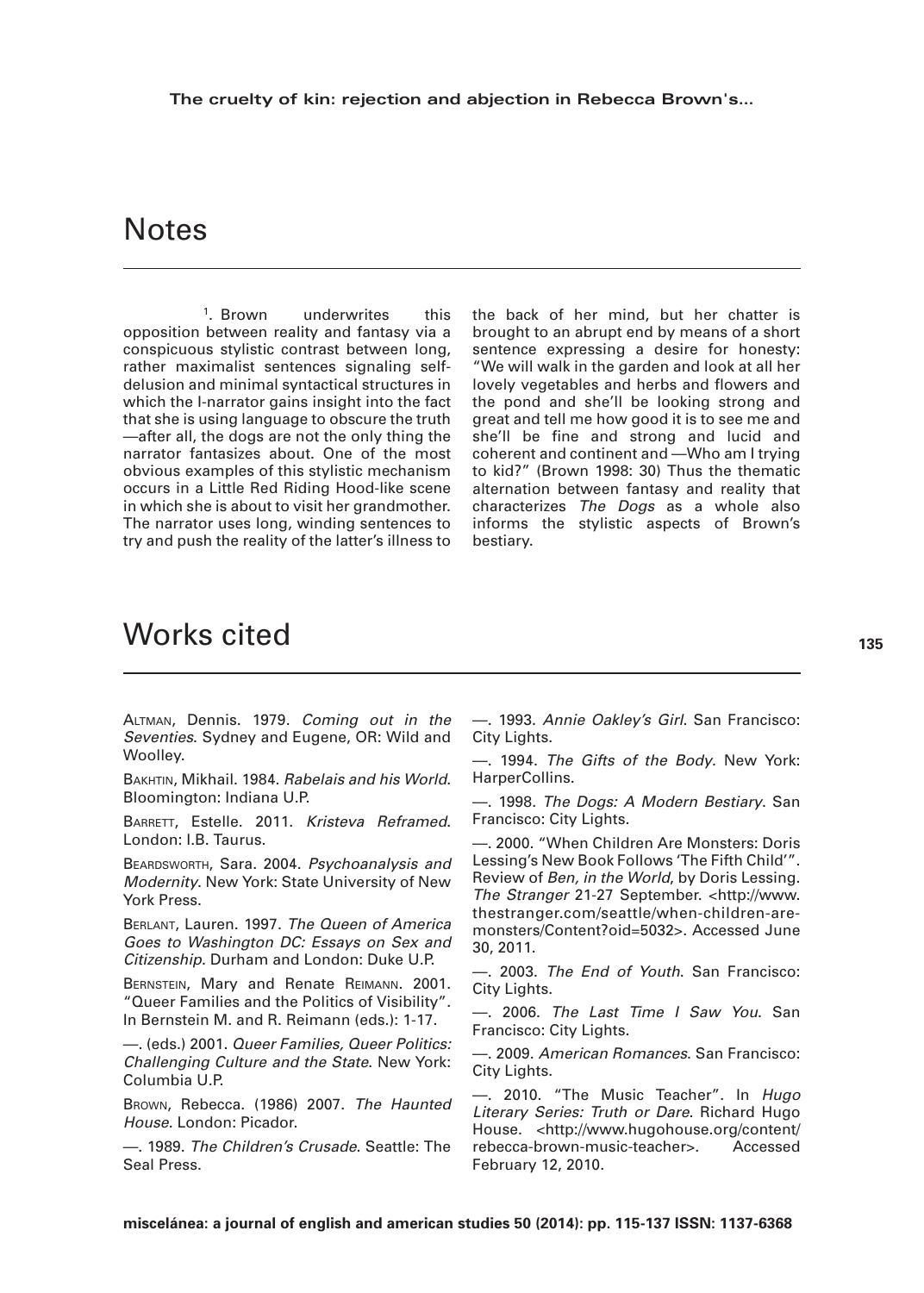BROWN, Rebecca (texts) and Nancy KIEFER (images). 2005. *Woman in Ill-Fitting Wig*. Washington: Gorham Printing.

BUTLER, Judith. 1990. "The Force of Fantasy: Feminism, Mapplethorpe, and Discursive Excess". *Differences: A Journal of Feminist Cultural Studies* 2 (2): 105-25.

—. 1993. *Bodies that Matter: On the Discursive Limits of "Sex"*. London: Routledge.

—. 2000. *Antigone's Claim: Kinship Between Life and Death*. New York: Columbia U.P.

2002. "Is Kinship Always Already Heterosexual?" *Differences: A Journal of Feminist Cultural Studies* 13 (1): 14-44.

Calhoun, Cheshire. 2000. *Feminism, the Family, and the Politics of the Closet: Lesbian and Gay Displacement*. Oxford: Oxford U.P.

Cantú, Lionel. 2001. "A Place Called Home: A Queer Political Economy of Mexican Immigrant Men's Family Experiences". In Bernstein, M. and R. Reimann (eds.): 112-36.

**136**

Coontz, Stephanie. 1992. *The Way We Never Were: American Families and the Nostalgia Trap*. New York: BasicBooks.

Creed, Barbara. 1994. *The Monstrous-Feminine: Film, Feminism, Psychoanalysis*. London and New York: Routledge.

De Moor, Katrien. 2004. "From Ashes Humour to Literary Ethics of Care: Resistant Strategies in HIV/AIDS Fiction and Memoirs". Dissertation Ghent University.

DE Moor, Katrien and An Gypé. 2002. "Laten we de kast nu sluiten!" *Zizo* 9 (54): 34-9 <http:// www.zizo-magazine.be/zizo/pdf/brown\_ schulman.pdf>. Accessed March 20, 2008.

Dunne, Gillian A. 2000. "Opting into<br>Motherhood: Lesbians Blurring the Motherhood: Lesbians Blurring the Boundaries and Transforming the Meaning of Parenthood and Kinship". *Gender and Society* 14 (1): 11-35.

Edelman, Lee. 2004. *No Future: Queer Theory and the Death Drive.* Durham and London: Duke U.P.

Franklin, Sarah and Susan McKinnon. 2001. "Introduction: Relative Values: Reconfiguring Kinship Studies". In Franklin, S. and S. McKinnon (eds.). *Relative Values: Reconfiguring Kinship Studies*. Durham and London: Duke U.P: 1-25.

Gamson, Joshua. 2001. "Talking Freaks: Lesbian, Gay, Bisexual, and Transgender Families on Daytime Talk TV". In Bernstein, M. and R. Reimann (eds.): 68-86.

Halberstam, Judith. 2005. *In a Queer Time and Place: Transgender Bodies, Subcultural Lives*. New York: New York U.P.

Halperin, David M. 2007. *What Do Gay Men Want? An Essay on Risk, Sex, and Subjectivity*. Ann Arbor: The University of Michigan Press.

Haraway, Donna. 1992. "The Promise of Monsters: A Regenerative Politics for Inappropriate/d Others". In Grossberg, L., C. Nelson, and P. Treicher (eds.). *Cultural Studies*. London and New York: Routledge: 295-337.

Hayden, Corinne P. 1995. "Gender, Genetics, and Generation: Reformulating Biology in Lesbian Kinship". *Cultural Anthropology* 10 (1): 41-63.

Hirsch, Marianne. 1997. *Family Frames: Photography Narrative and Postmemory*. Cambridge and London: Harvard U.P.

Howard, Judith A. 2000. "Social Psychology of Identities". *Annual Review of Sociology* 26: 367-93.

Jackson, Rosemary. 1981. *Fantasy: The Literature of Subversion*. New York: Methuen & Co.

Jamieson, Lynn. 1998. *Intimacy: Personal Relationships in Modern Societies*. Cambridge: Polity Press.

Keltner, Stacey. 2011. *Kristeva: Thresholds*. Cambridge: Polity Press.

Kristeva, Julia. 1982. *Powers of Horror: An Essay on Abjection*. New York: Columbia U.P.

—. 1986. "Freud and Love: Treatment and Its Discontents". In Moi, T. (ed.). *The Kristeva Reader*. New York: Columbia U.P: 238-71.

Mickelson, Jory. 2009. "Activisms, Assimilation and Beyond: An Interview with Rebecca Brown". In *Literary Magpie*, (September 27). <http://jorymickelson.blogspot.be/2009/09/ activisms-assimilation-andbeyond>. Accessed February 4, 2013.

Palmer, Paulina. 1999. *Lesbian Gothic: Transgressive Fictions*. London and New York: Cassell.

PELETZ, Michael G. 2001. "Ambivalence in Kinship since the 1940s". In Franklin, S. and S. McKinnon (eds.): 413-444.